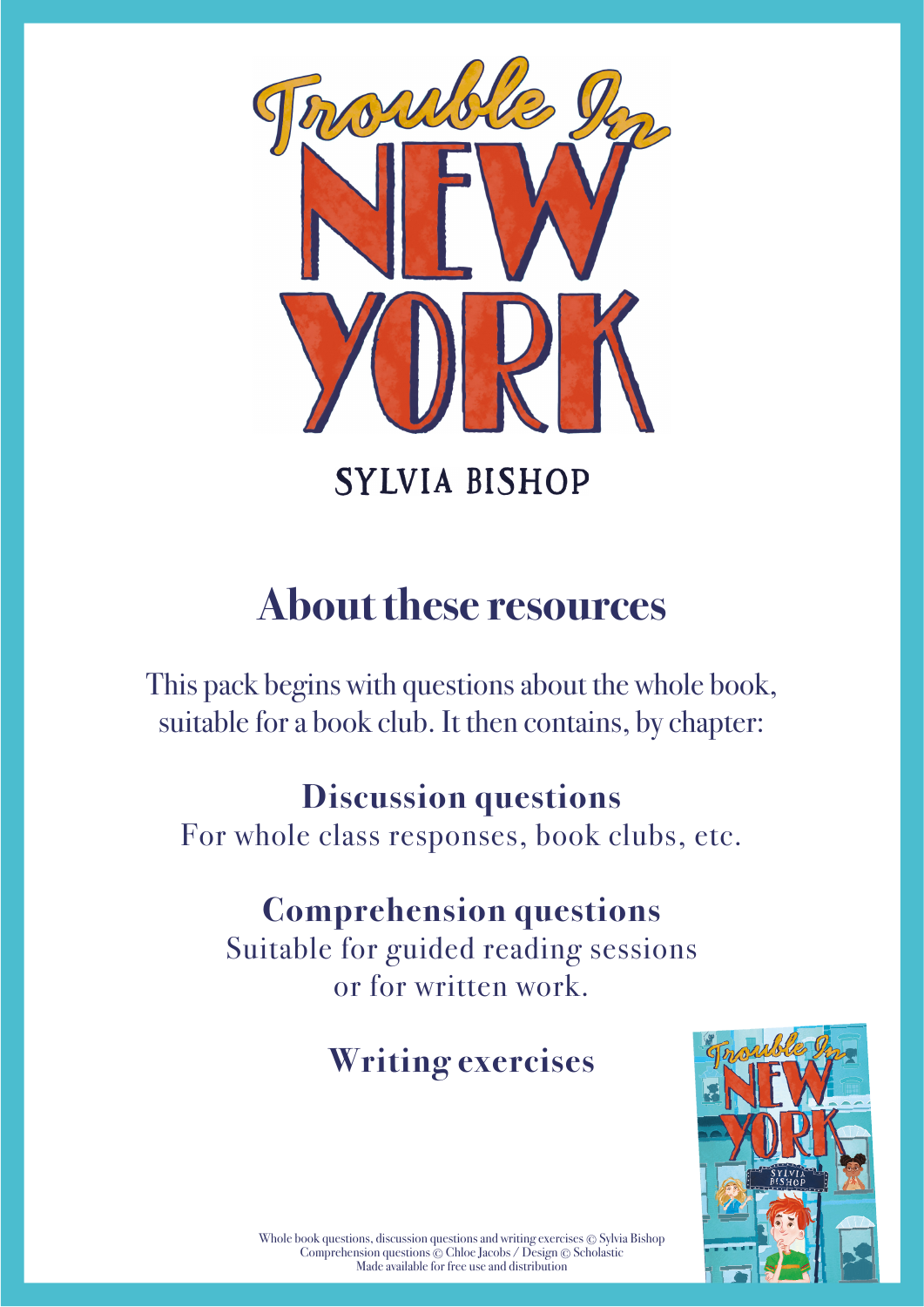

# **Whole book questions**

- 1. Jamie has to wait each day for the news in his newspaper, and again for Goodnight, New York in the evening. How is this different to today?
- 2. Harry Hooper is very powerful. Do you think newspaper owners are still powerful? Why/why not?
- 3. How do you decide what news you can trust?
- 4. Eve, Jamie and Rose all have different strengths. What are their strengths? Who did you like best?
- 5. The giant candle clock in the Yorker headquarters is a strange thing to imagine! Why do you think the author included it? (There's no single correct reason!)
- 6. Although the candle is fantastical, the author includes lots that is more realistic. What do you think of the world of 1960s newspaper offices? How is it different to today?

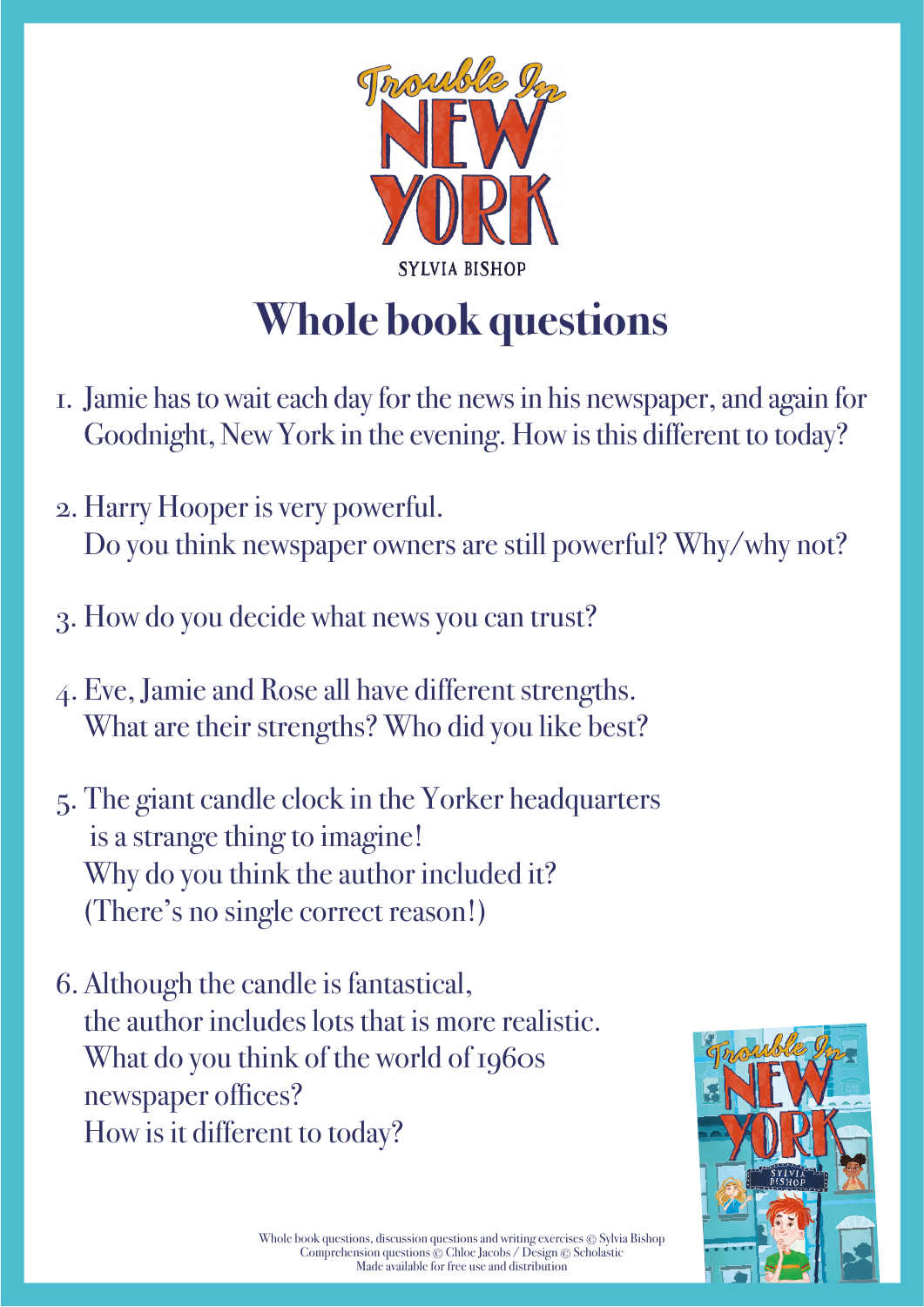

### **Readers introduced to New York Newspaper Boy**

#### **Discussion questions**

- Do you find it interesting to hear world news? Why/why not?
- In 1969, Jamie could read the news in the daily paper, or watch it on the daily program. How do you find out about the news? How is it different?

- 1. Look at the title of this chapter. The title is written to sound like a newspaper headline. What effect does writing the chapter title in the style of a newspaper headline have?
- 2. The author describes Jamie Creeden's normal daily routine. Summarise Jamie's routine in your own words.
- 3. In this chapter, the reader is introduced to Jamie. What impression do they get of him from this chapter? Identify some of the words or phrases that give you this impression.
- 4. The author describes how Jamie cycles through the 'gathering dawn' on his way to his paper route. What does 'gathering' mean in this context?
- 5. Jamie buys something to eat from a cart near his school, if he is finished with his route quick enough. What does Jamie eat?
- 6. The writer explains that Jamie Creeden knew he 'was going to write the news' and that this book is 'the story of how – quite unexpectedly – he turned out to be right'.
- 7. What do you think this means? What do you think will happen next? Why do you think this?
- 8. What do you think will happen next? Why do you think this?

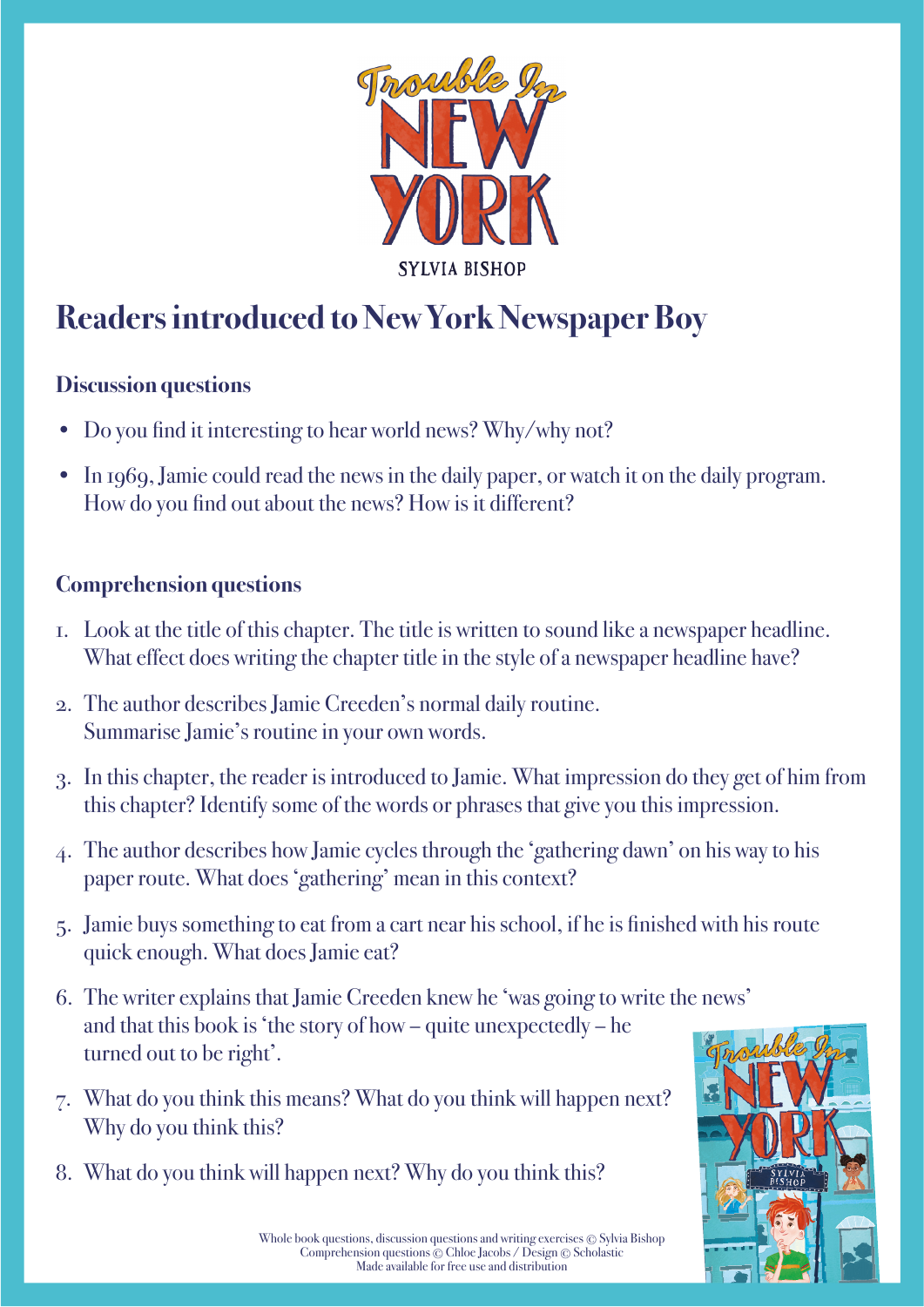

# **Paper Boy meets Hero**

#### **Discussion questions**

- What kind of person do you think Jamie is?
- What impression do you get of New York form this chapter? Would you like to visit? Why/why not?

- 1. What time of year does this story take place?
- 2. In this chapter, the author introduces Lou Moon. Lou owns the shop that Jamie delivers newspapers for. What impression of Lou Moon do you get from this chapter? Find two words or phrases that give you this impression.
- 3. The Morning Yorker tagline is 'Always punctual. Often Accurate'. What does the word punctual mean?
- 4. What does the word 'accurate' mean?
- 5. When Jamie meets Harry Hooper, the man in charge of the Morning Yorker, the author creates a contrast between the way Jamie speaks and the way Harry speaks. Jamie is completely silent and then struggles to speak clearly. Harry speaks in clear, concise sentences. What effect does this contrast have?
- 6. How do you think Jamie feels about meeting Harry Hooper? Identify some of the words or phrases that show that he feels this way.
- 7. What is the headline story of the Morning Yorker on 26th June 1969?
- 8. Summarise Jamie's day in your own words, from beginning to end.

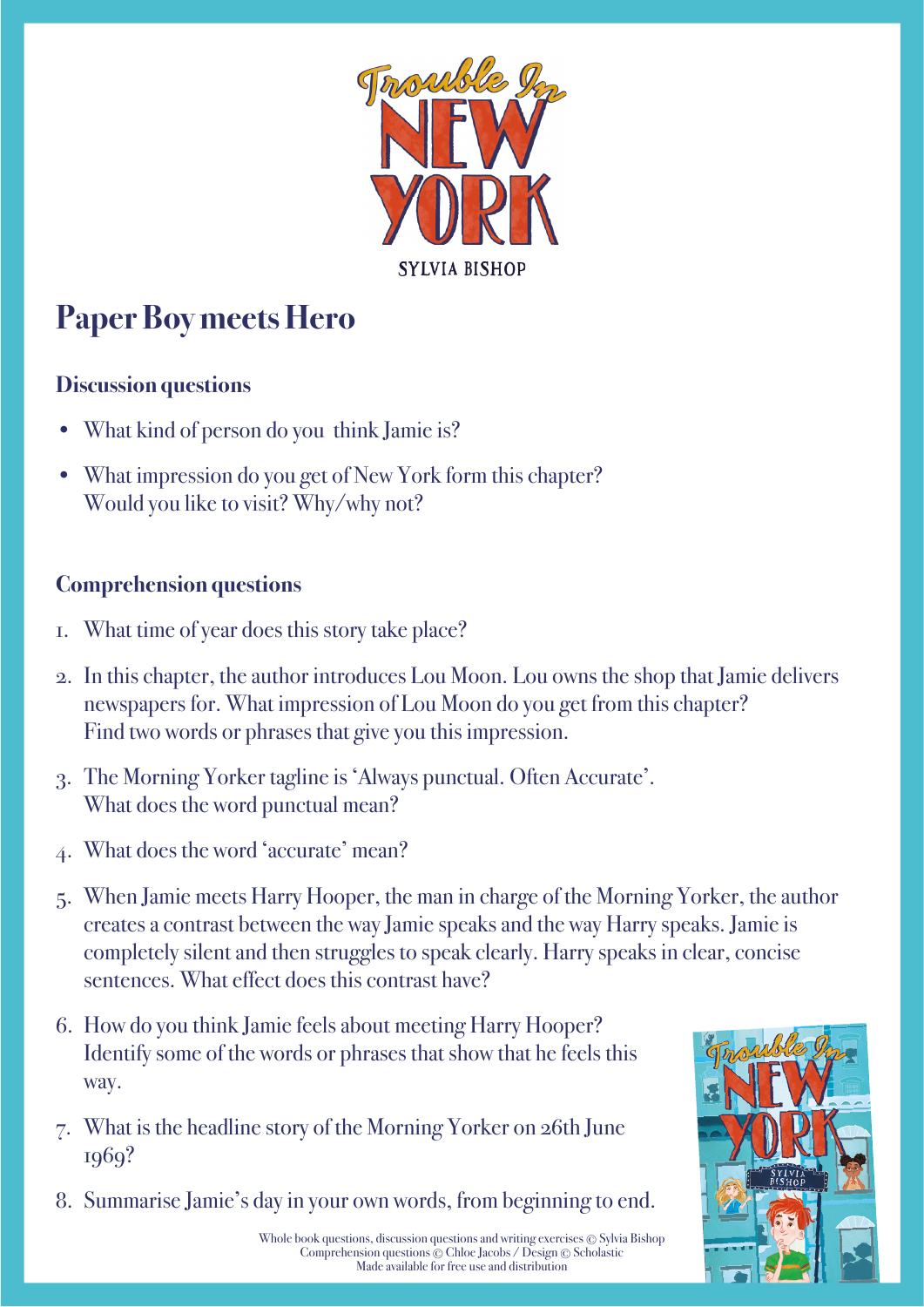

# **Paper Boy meets Hero**

#### **Comprehension questions (cont.)**

9. The chapter ends with another reporter beating Jamie to his exclusive scoop about the milkshakes in New York diners. What do you think will happen next? Why?

#### **Writing exercise**

Write a diary entry about the day from Jamie's point of view.

#### *Tips for planning*

- Start by skimming the chapter again, and noting down the most important things that happen.
- Next to each major event, use your imagination to brainstorm what Jamie might think and feel about each of these things.

- Remember that a diary entry is in the first person, and the past tense.
- To really help your diary come alive, think about how Jamie an energetic, excitable boy from 1969 New York – would talk. This might mean using words or phrases that you wouldn't use.

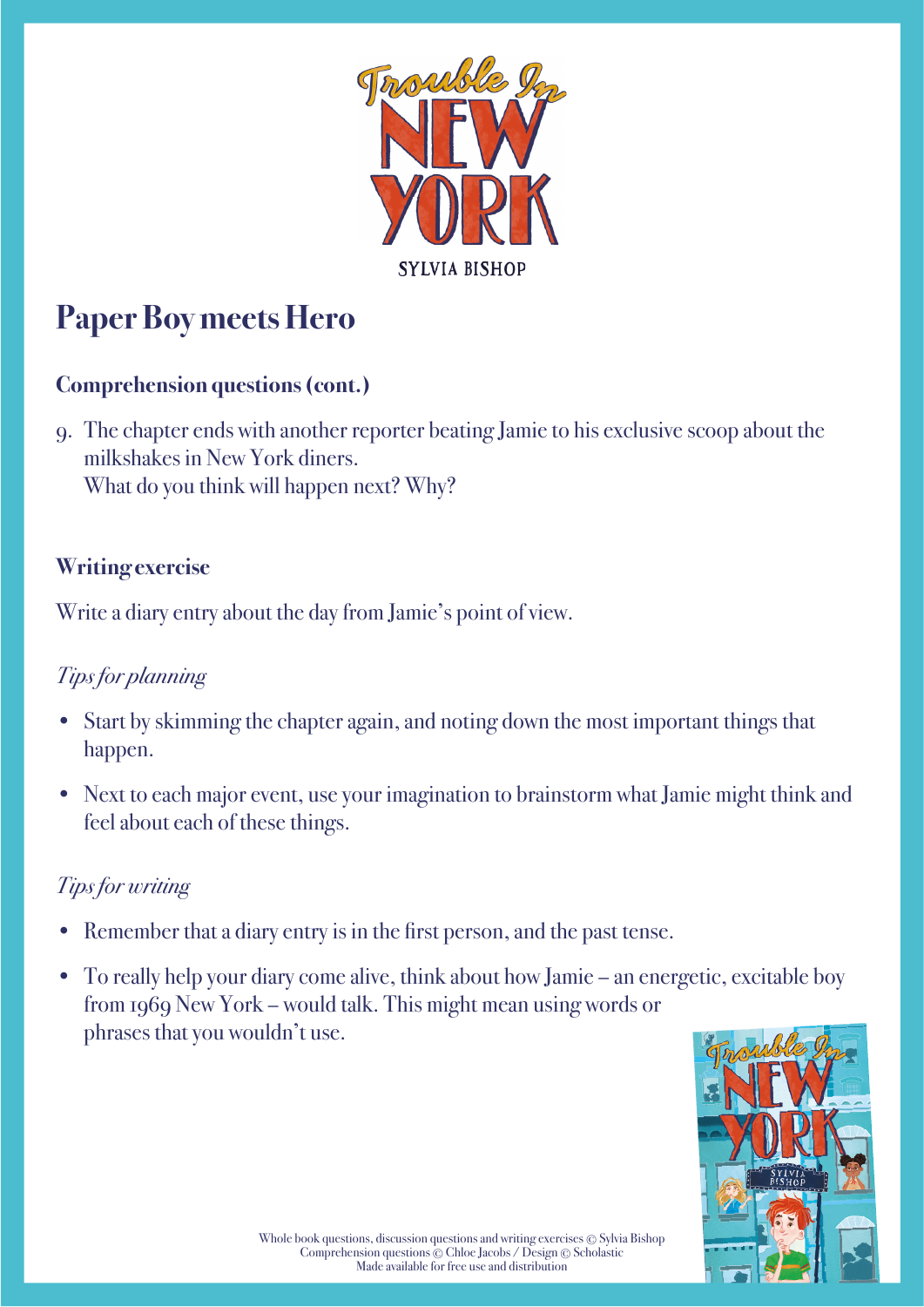

# **Yorker Headquarters revealed**

#### **Discussion questions**

- The Yorker headquarters candle clock is a fantasy, but everything else is from a 1969 newspaper room. What did you find interesting about this world?
- Hal laughs at Eve and Jamie's ambitions. Why do you think this is? Was he right to laugh?

#### **Comprehension questions**

- 1. How does Jamie feel while waiting for Harry Hooper to call? Find three words or phrases that suggest he feels this way.
- 2. The author describes how the pier 'buzzed with gossip'. What does the word 'buzzed' mean in this context?
- 3. Half of the show Goodnight New York has been taken away from Cindy Bell and given to another reporter. What story does the other reporter cover this time?
- 4. What is the headline in the Morning Yorker on the day Jamie visits the headquarters?
- 5. The author describes the Morning Yorker headquarters in this chapter. What kind of place do you think the Yorker headquarters are, based on this description? Find three words or phrases that suggest this.
- 6. What object stands in the centre of the Morning Yorker building?
- 7. Jamie is introduced to some of the reporters at the Morning Yorker. They are called 'Rod and Ted and Bud and Todd and Ed and Judd and Ned and Chad'.

What effect does the repeated use of the word 'and' and names ending in an 'd' sound suggest about these reporters?

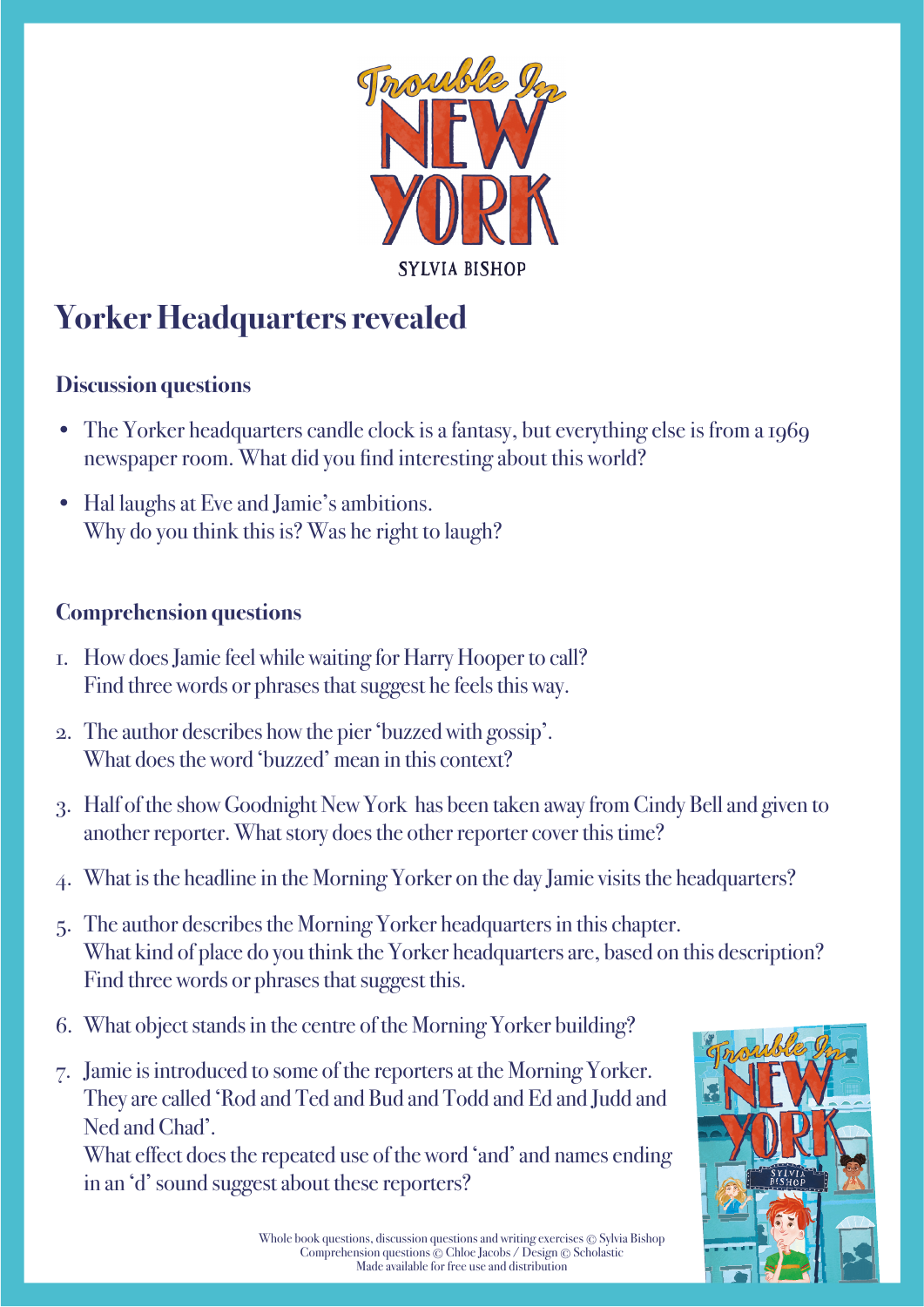

## **Yorker Headquarters revealed**

#### **Comprehension questions (cont.)**

- 1. Eve is introduced in this chapter. What kind of character do you think she is? Find three words or phrases that suggest this.
- 2. What does Bud take Eve and Jamie to see in the basement?
- 3. 10. Look at the final few paragraphs of this chapter. It ends on a cliff-hanger; 'then Bud's telephone rang'. What effect does this ending have on the reader?
- 4. 11. What do you think will happen next? Why?

#### **Writing exercise**

The Yorker is obsessed with punctuality and timing. To show this, there is a huge candle clock in the centre of the building. This is an example of the author using an image to represent an idea or theme.

Imagine instead that the Yorker was obsessed with making money. Describe Jamie entering a new version of the headquarters, of your own invention. Think about how you could use images to represent this money-making theme.

### *Tips for planning*

- Brainstorm things that are to do with making money and being rich.
- Pick your favourite images: how might they be part of the building? Let your imagination run wild!

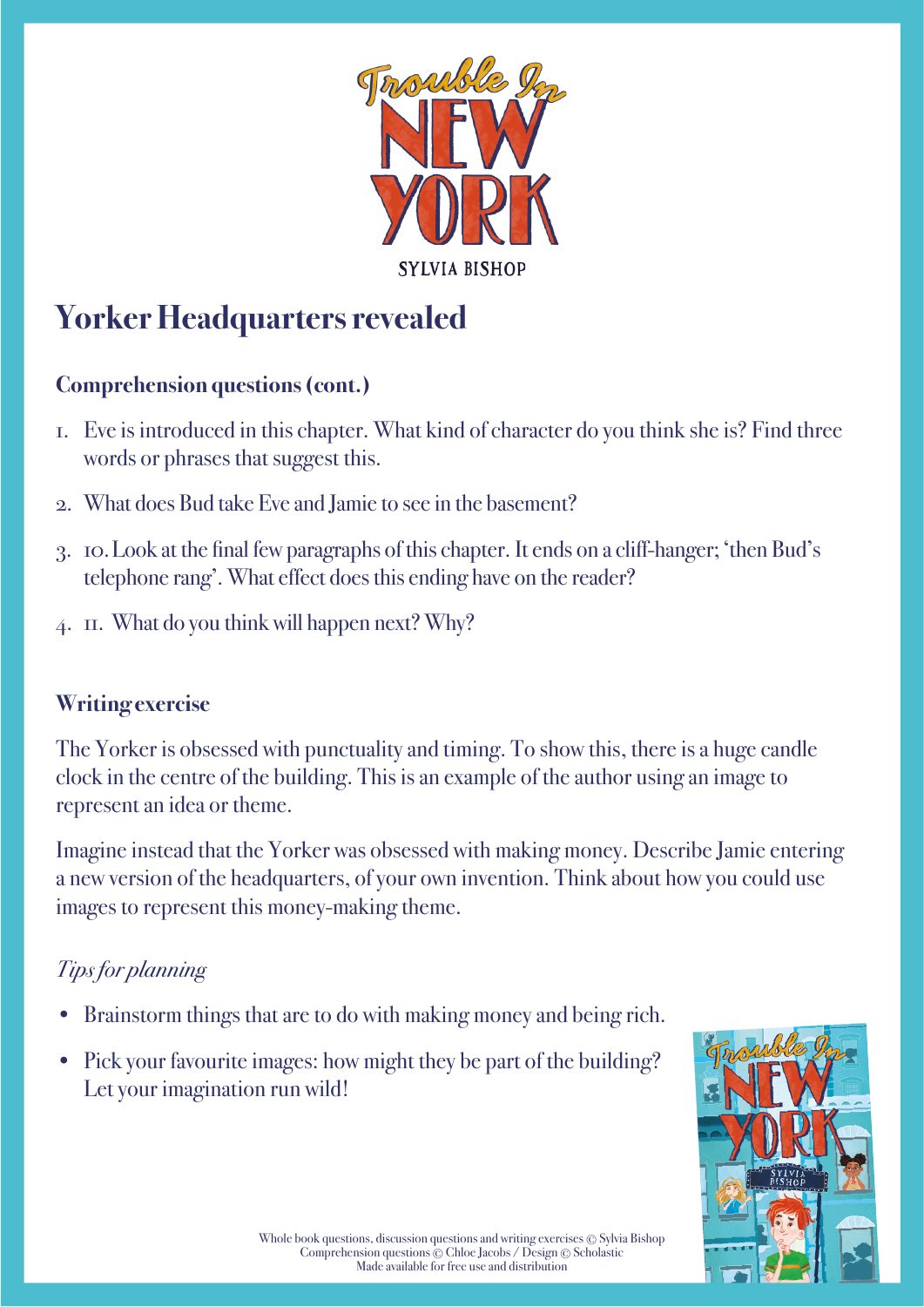

# **Yorker Headquarters revealed**

### **Writing exercise (cont.)**

- Remember, to fit in with the story, your piece needs to be third person and past tense.
- If you re-read the passage beginning 'It was the kind of building designed to make you feel a bit timid', you will see that the author mixes together what Jamie sees with what he feels, does and says. To really bring your piece alive, think about what Jamie will feel, do and say in response to your building.

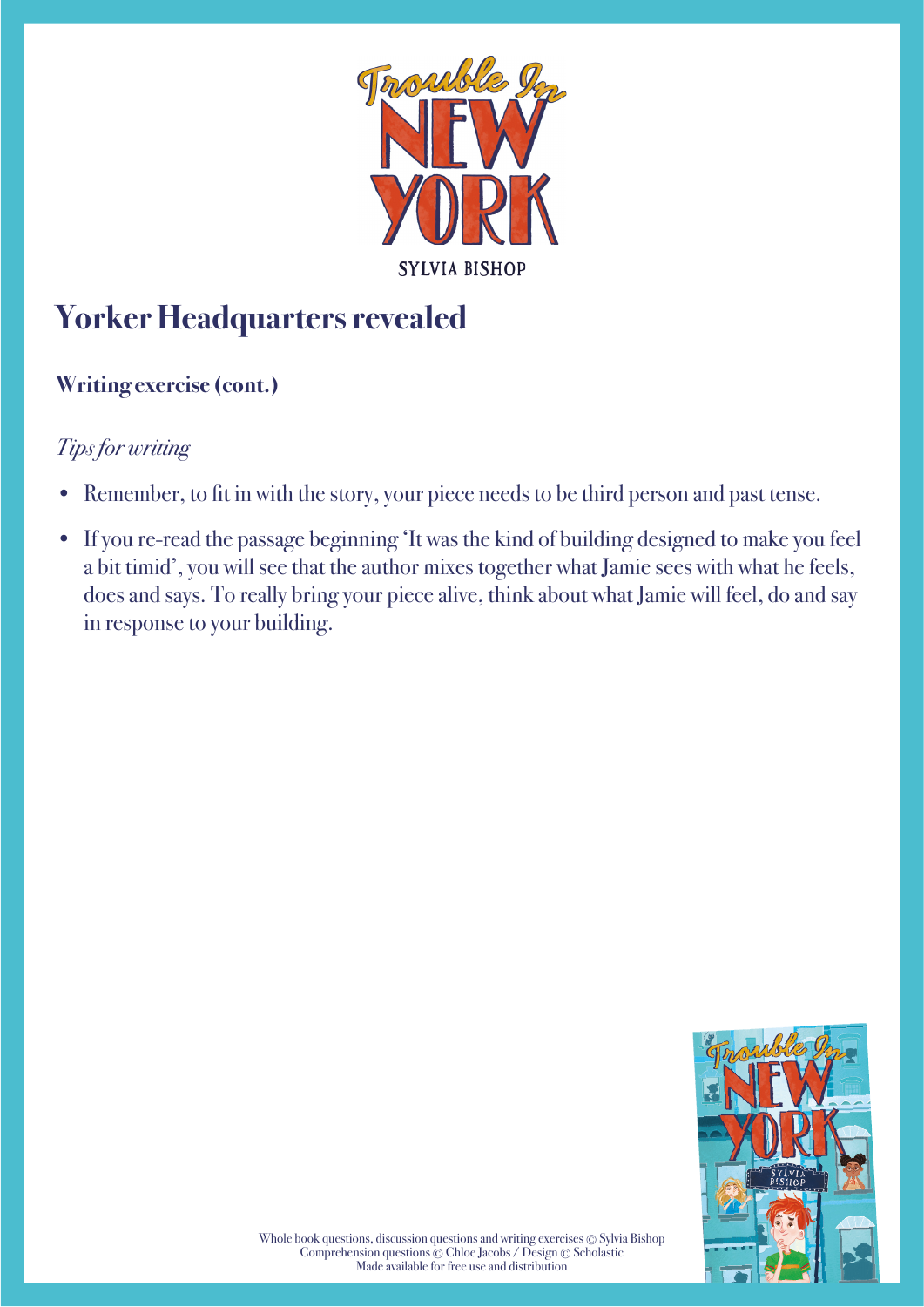

# **Paperboy in trouble**

#### **Discussion questions**

- Vinnie is a comedy character, but his threats to Jamie are very serious. Did you find this chapter funny or scary – or both?
- Jamie has been told that when you interview someone, you should start with a topic the person cares about, to open them up. He tries this with Vinnie. Do you think this only applies to interviews?

- 1. What does the title of this chapter suggest is going to happen next? Why do you think this?
- 2. How do you think Jamie feels about filling in for Bud in this chapter? What parts of the text tell you that he feels this way? Identify some of the words or phrases that suggest how Jamie feels.
- 3. Jamie speaks to Bud's source on the phone and the author describes them only as 'the Voice'. Why do you think the author has chosen only to refer to her as 'the Voice'? What effect does this vagueness have?
- 4. Who does Jamie bump into while leaving the Morning Yorker offices?
- 5. The author describes how one of the posters Jamie saw on Broadway 'screeched' and another 'yelled'. This is an example of personification, where an inhuman thing is given human characteristics. Why do you think the author has chosen to use personification here?
- 6. Jamie is speaking to 'the Voice' at the stage door of the Angel Theater when the author says that 'three things happened very fast'. Summarise what three things happened in your own words.

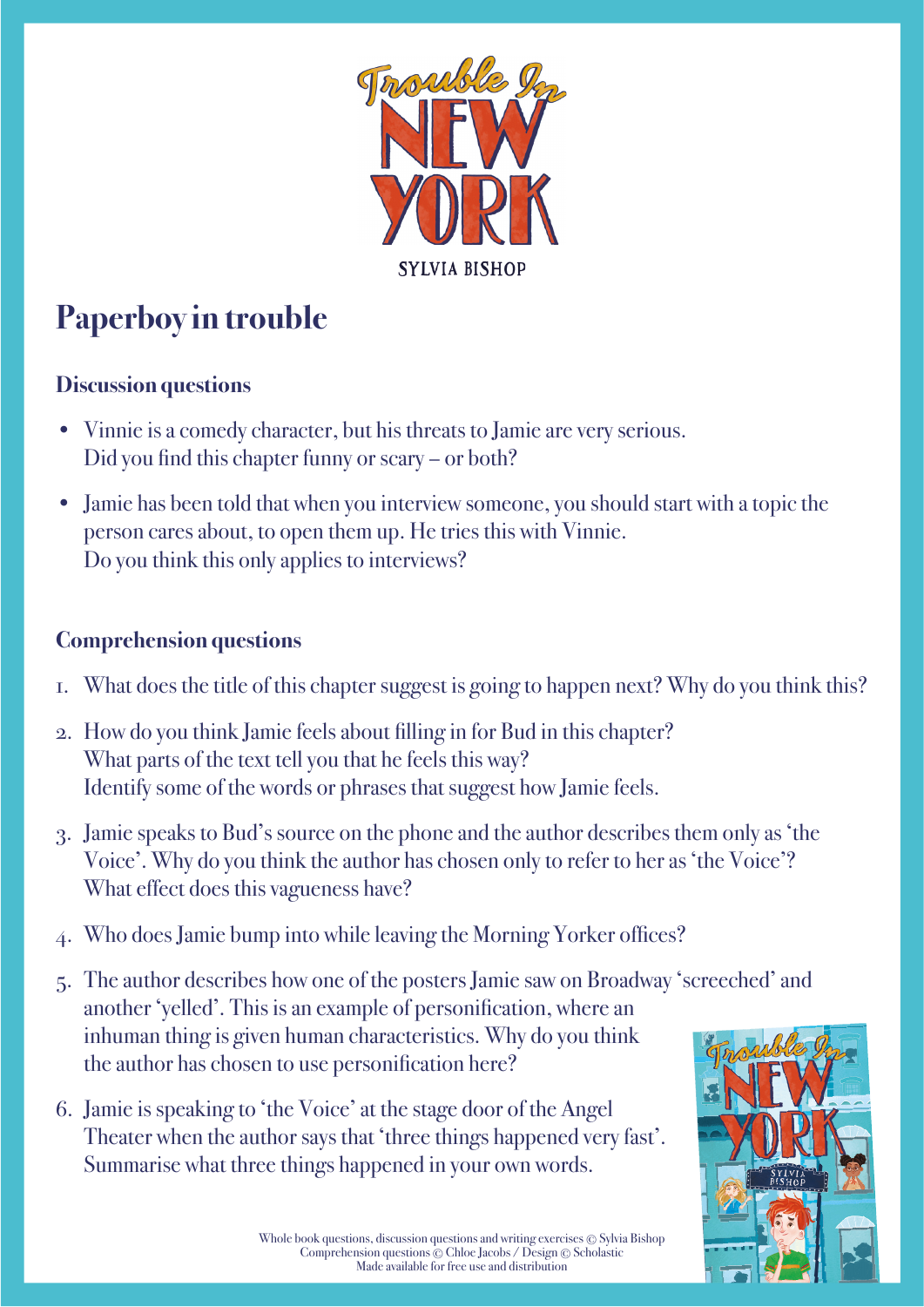### **Paperboy in trouble**

#### **Comprehension questions (cont.)**

- 7. In this chapter, the reader is introduced to Vinnie to What kind of character do you think Vinnie is? Find some of the words or phrases that tell you this.
- 8. Where does Vinnie take Jamie?
- 9. Vinnie kicks a pillar and it makes a 'clang' that 'reverberates'. What does the word 'clang' mean?

Troub

- 10. How does Jamie feel while in the subway tunnel with Vinnie? How do you know he feels this way? Find three words or phrases that suggest he feels this way.
- 11. This chapter ends on another cliff-hanger. Jamie realises that Eve is in the subway station too, trying to help him escape from Vinnie. What effect does ending on yet another cliff-hanger have on the reader?
- 12. What do you think will happen next? Why?

#### **Writing exercise**

In this chapter, we meet a hitman named Vinnie. Although he is only briefly described, we learn a lot about the character through what he says and does.

Imagine Jamie is kidnapped by a different hitman, of your own invention. See if you can write their drive through New York and show us what your hitman is like through his speech and action.

#### *Tips for planning*

- Decide one or two key character traits you would like your hitman to have.
- Brainstorm how you can show these characteristics through:
	- > Things that they do.
	- > Things that they say.



Whole book questions, discussion questions and writing exercises © Sylvia Bishop Comprehension questions © Chloe Jacobs / Design © Scholastic Made available for free use and distribution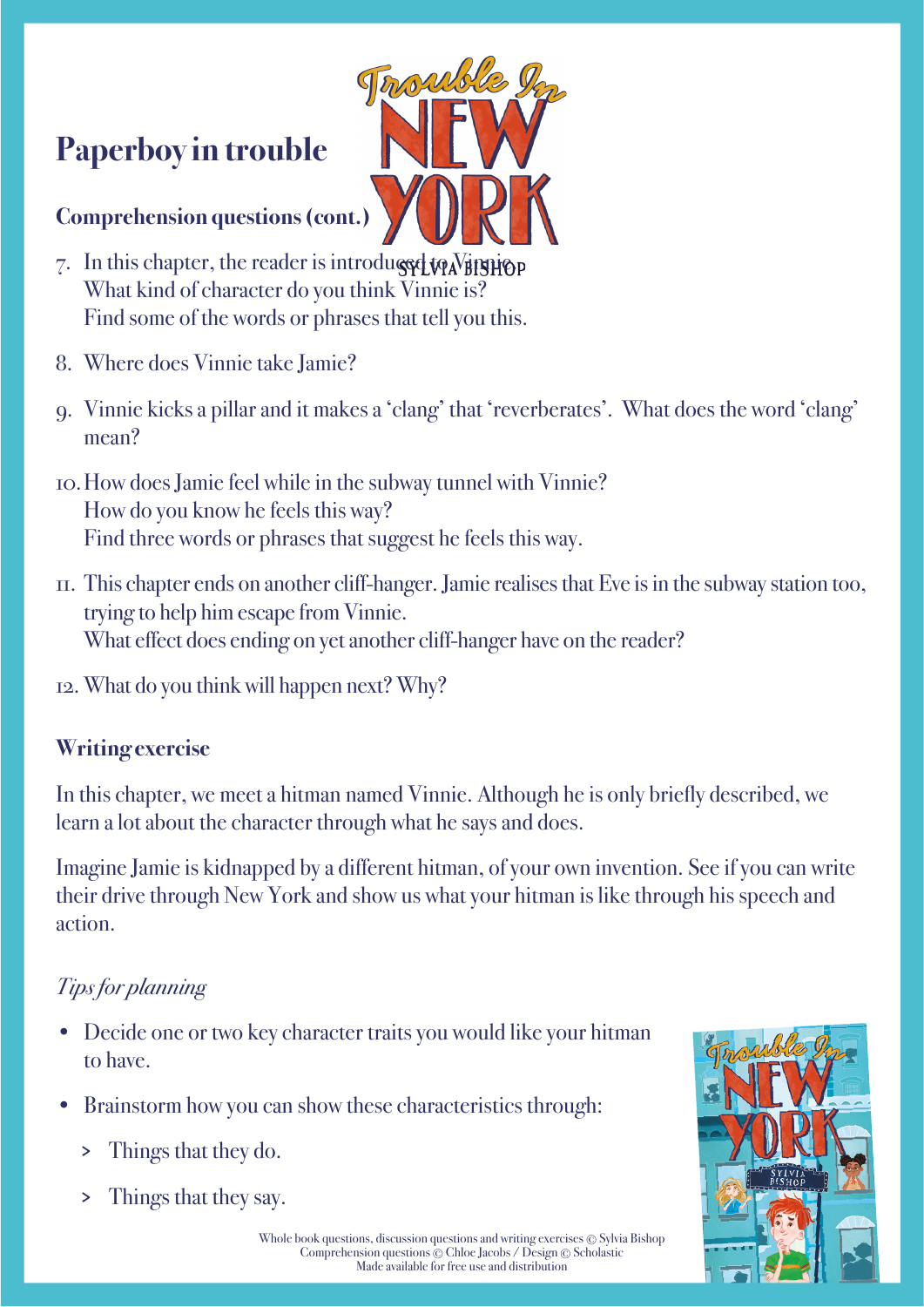

# **Paperboy in trouble**

### **Writing exercise (cont.)**

### *Tips for planning*

- Plan the events that will happen in your piece, eg:
	- > Jamie is pushed inside the car.
	- > The car starts down the road. ... etc

- Remember that the story is in third person, and in the past tense
- You can organise your paragraphs around the events you have listed. Don't forget to also start a new paragraph any time someone speaks

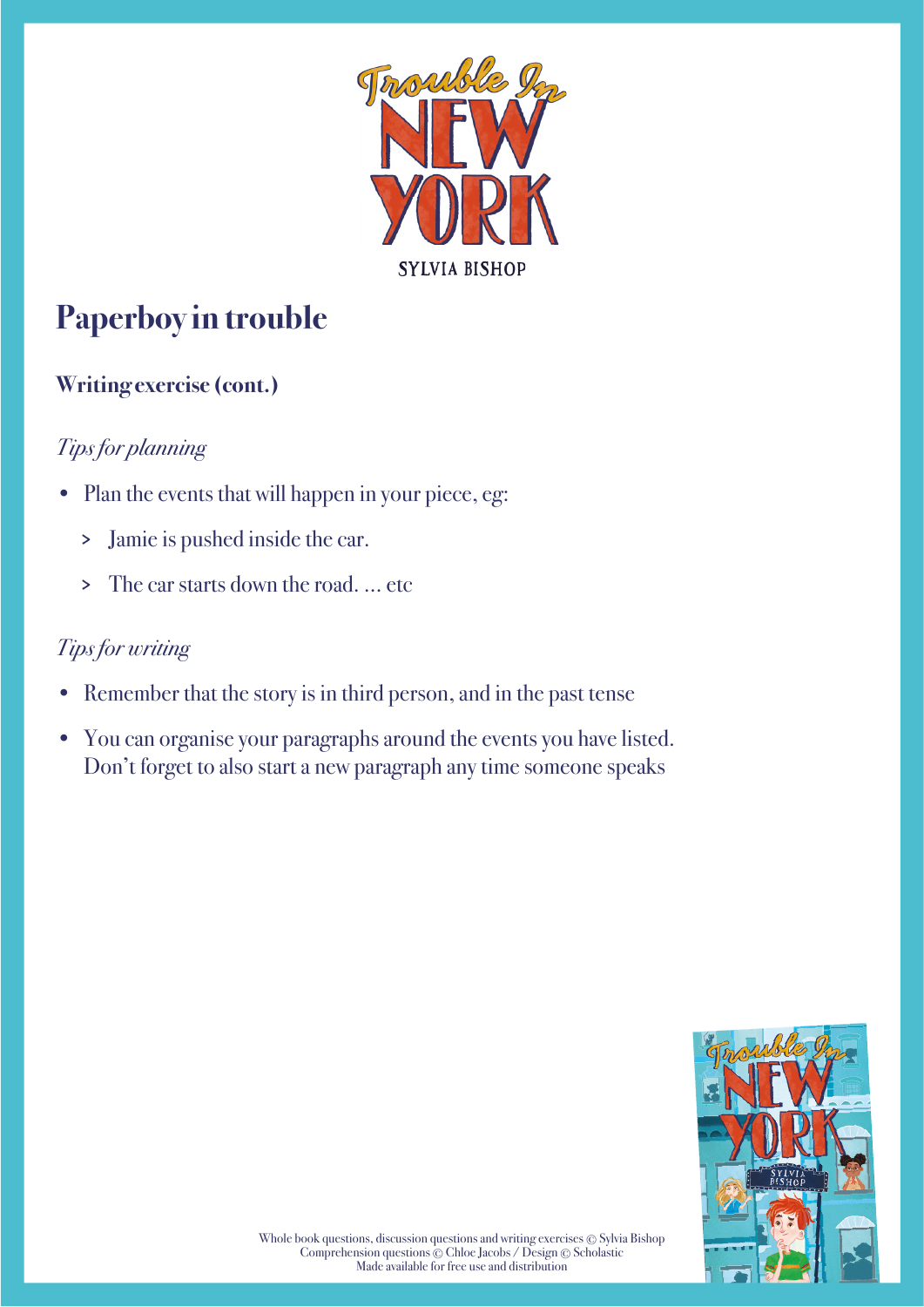

# **Escape!**

#### **Discussion questions**

- Both Pearl and Harry Hooper want the newspaper because it makes them powerful. Do you think people who write and broadcast the news today are still powerful? Why/why not?
- Jamie is afraid of the dark because 'all his worst thoughts suddenly had room to swell outwards, outwards and upwards'. Can you relate to this feeling – either in the dark, or at other times?

- 1. Thinking just about the title, what do you think will happen in this chapter?
- 2. Eve says "you're not a very normal boy, are you?". Do you think Jamie is a 'normal boy'? Why or why not?
- 3. Jamie takes one of Vinnie's belongings when he escapes. What does he take?
- 4. Eve explains to Jamie that the track is not 'live' so it's safe to walk on. What does the word 'live' mean in this context?
- 5. Most of the chapter is set in the subway tunnels. The writer makes the tunnels feel sinister. How? Find three words or phrases.
- 6. At one point in the tunnel, the track splits in two directions. Eve decides to go right. Why does she choose right?
- 7. The part of the chapter that takes place outside of the tunnel includes much more dialogue than the part of the chapter in the tunnel. Why do you think the author has done this?

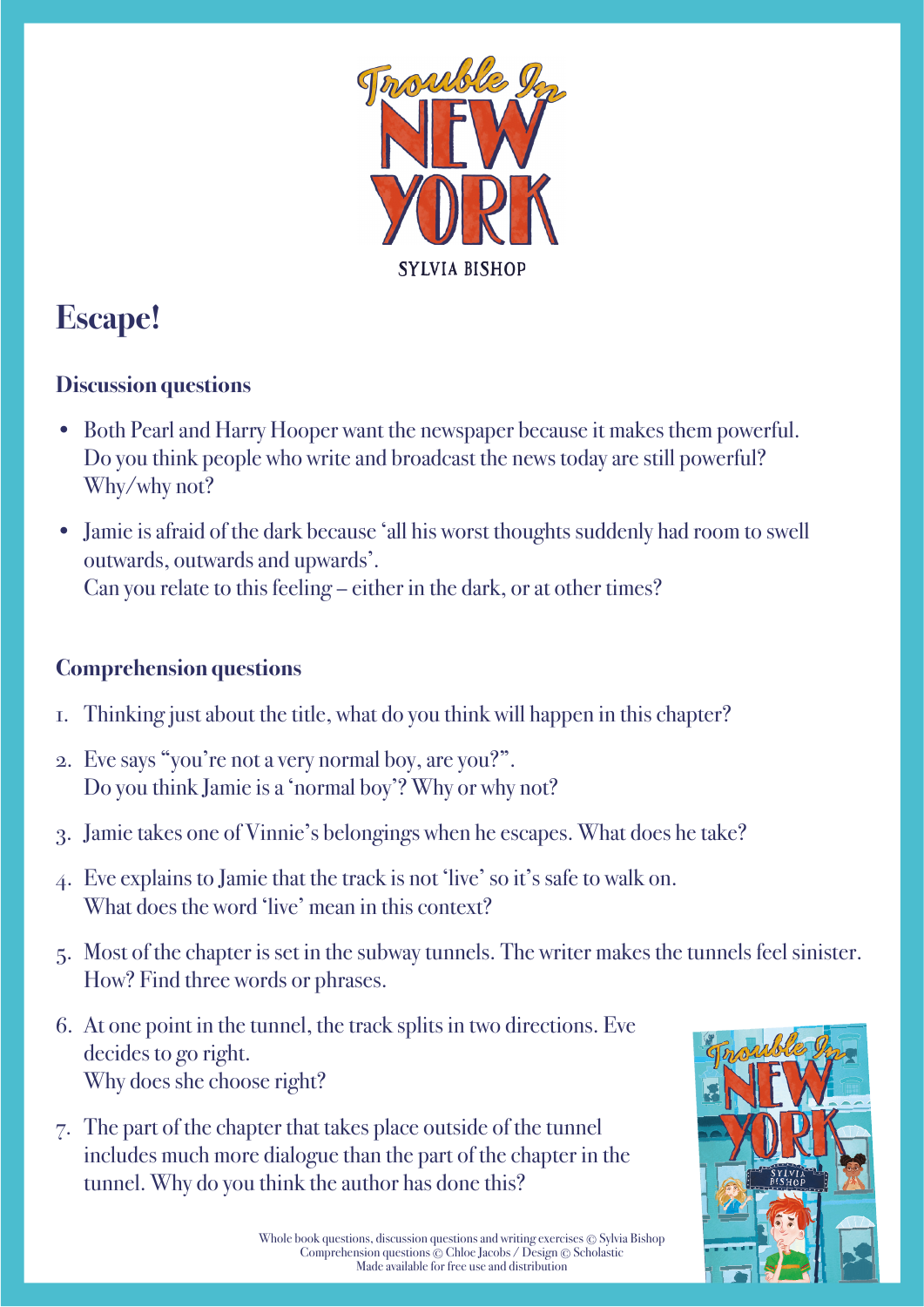

### **Escape!**

### **Writing exercise**

- 8. Summarise everything that happens after Jamie and Eve leave the tunnel
- 9. The chapter ends with Eve and Jamie agreeing to meet the next day, and with Jamie safely at home.

What do you think will happen next? Why?

#### **Writing exercise**

In this chapter, we learn that Jamie is afraid of the dark. We all feel differently about darkness – you might find it frightening, mysterious, exciting, or something else.

Write an acrostic poem about what darkness means to you.

An acrostic poem doesn't have to rhyme. The important feature is that every line begins with a letter of the key word. In this case, the first line begins with  $D$ ; the second with A; and so on, until you have spelled out D-A-R-K-N-E-S-S.

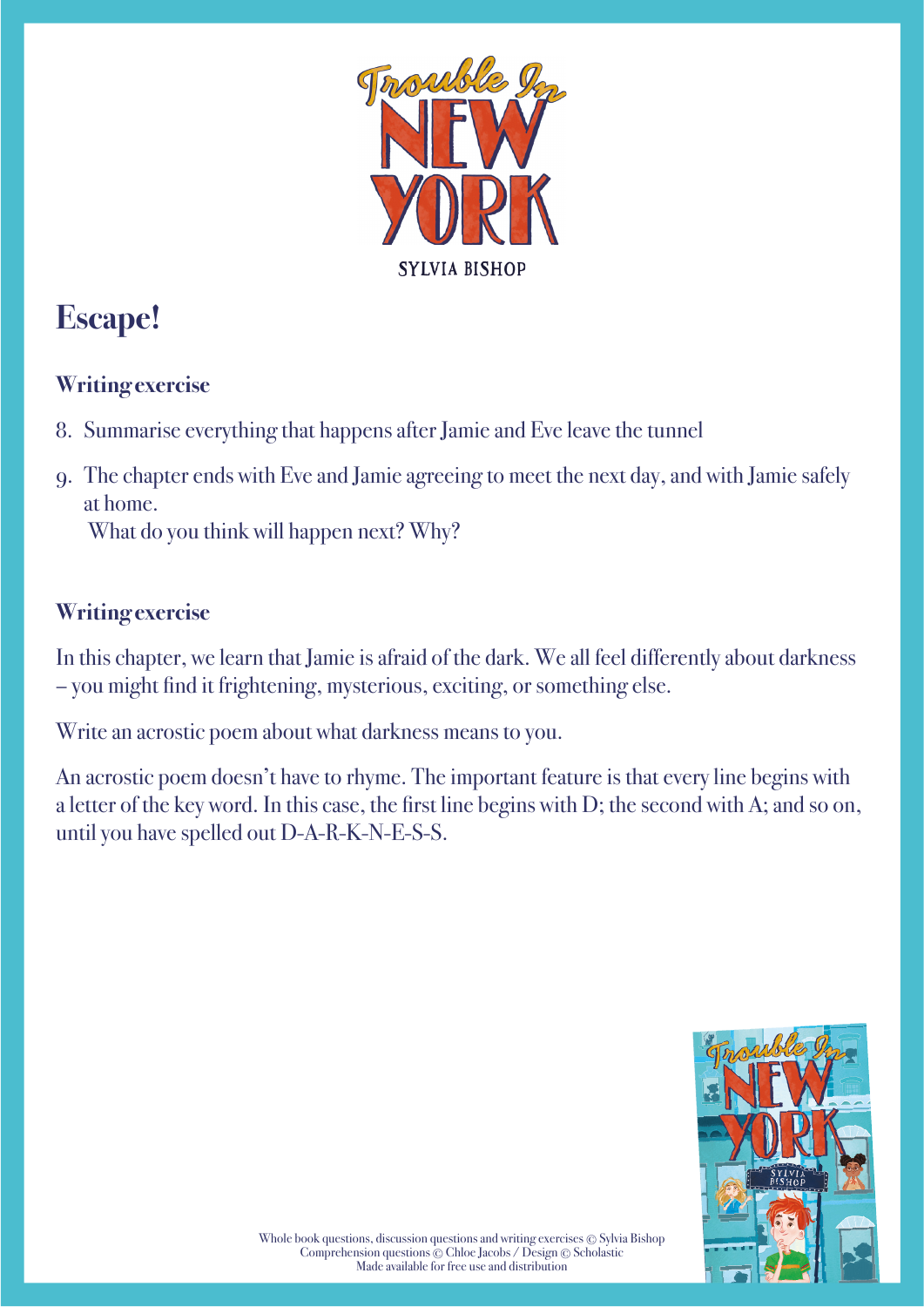

## **Paperboy on the trail**

#### **Discussion questions**

- We now know about the case of the actress, and the Arsonist. Do you have any theories or suspicions so far?
- We have seen good and bad features of Eve's life. Do you think she is lucky or unlucky?

- 1. How does Jamie feel the next morning? Identify three words or phrases that suggest he feels this way.
- 2. What two things does Jamie do wrong that morning because he is distracted?
- 3. Summarise everything that Jamie does from the beginning of the chapter to the point at which he arrives at Eve's apartment.
- 4. In this chapter, the author describes Eve's apartment. What kind of place do you think it is, based on this description? Find some of the words or phrases that suggest this.
- 5. What is the name of Eve's pet dog?
- 6. Some of Eve's certificates are for 'etiquette classes'. What does the word 'etiquette' mean?
- 7. Summarise Jamie's conversation with Rose Johnson on the phone in your own words.
- 8. At the end of the chapter, Jamie finds the right number for Art Johnson and speaks to his daughter, Rose. What do you think will happen next? Why
- 9. Where do you think Ester and Klaus will lead Max next? Why?

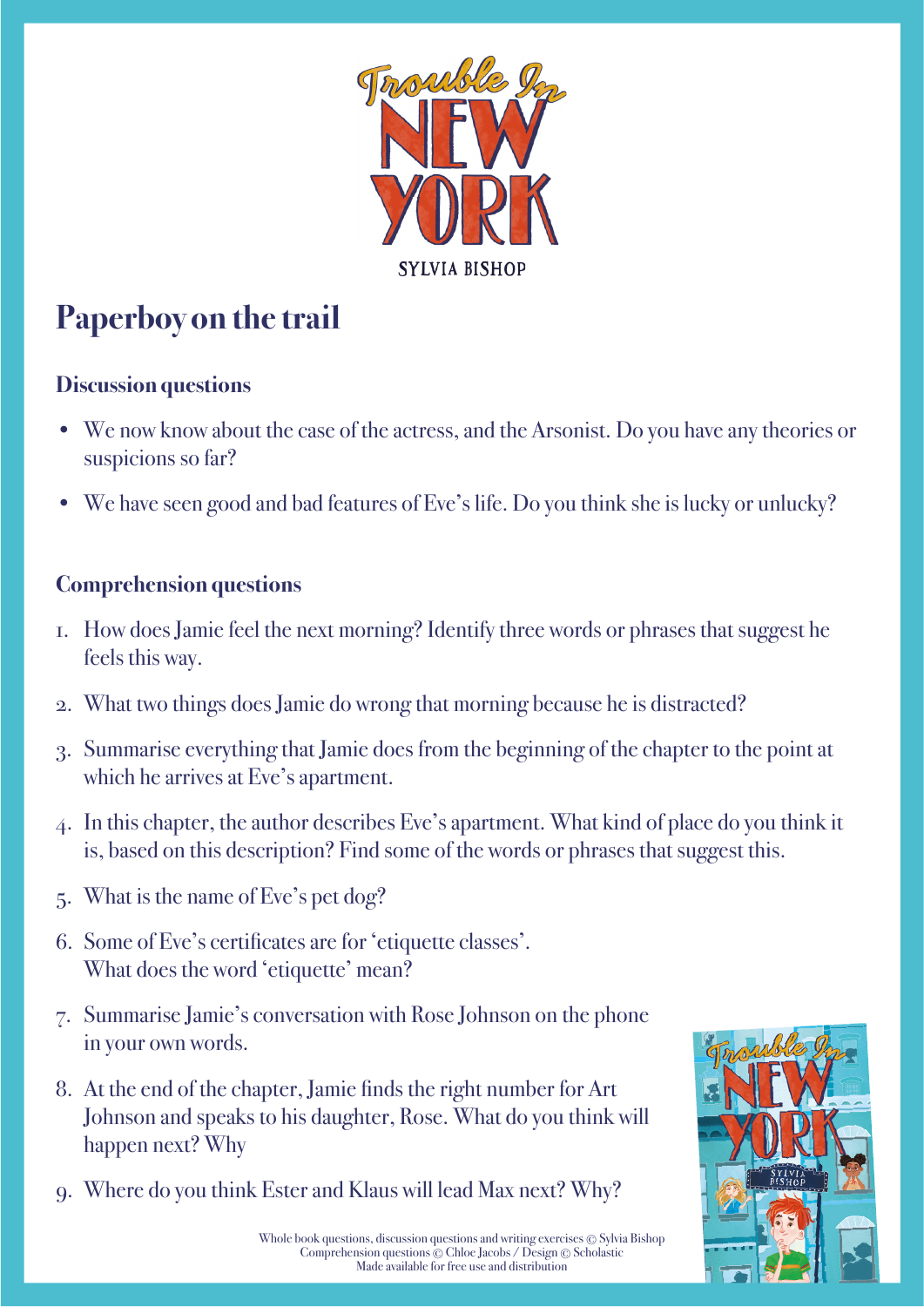

# **Paperboy on the trail**

#### **Writing exercise**

In this chapter, we see two newspaper articles, and learn about how Jamie goes about writing his own newspaper reports.

Write a newspaper article about another attack by the Arsonist, which you can invent..

### *Tips for planning*

- Take a look at the Arsonist article that Jamie and Eve read, and note down any key features of the attack. Which details will be the same every time? Which details will you need to change or invent?
- As Jamie notes, newspaper articles should answer the  $5 \text{ Ws}$ : What, when, where, who and why? – note down answers to each of these in your plan

- Remember the key features of a newspaper article:
	- > It will need a short, punchy headline
	- > It should be in the third person
	- > It should be in the past tense
- You might want to include quotes from people you have interviewed, and a picture with a caption

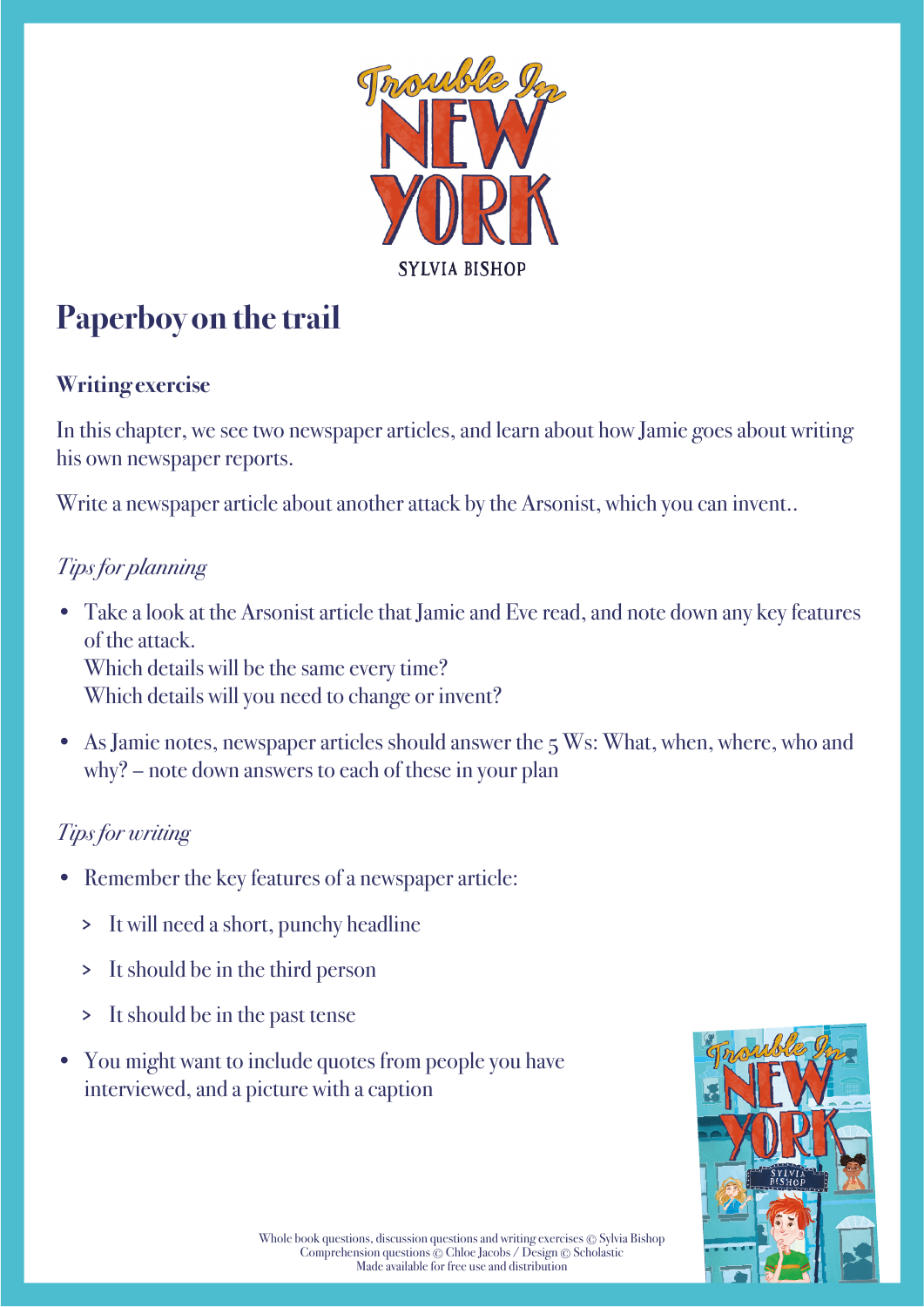

# **Art Johnson's Daughter**

#### **Discussion questions**

- What kind of person do you think Rose is?
- Who would you get on best with, out of the three children? Why?

### **Comprehension questions**

- 1. In this chapter, the author introduces Eve's mother, Pearl Hooper-Banks, in person for the first time. What kind of character do you think she is? Why?
- 2. What two symbols are engraved on the lighter Jamie took from Vinnie?
- 3. How does Jamie feel when he spots the engraving on the lighter? How can you tell he feels this way?
- 4. What borough of New York are Rose and Art living in?
- 5. The author describes the run-down house Art and Rose are living in. A few paragraphs later, the author describes Rose's beautiful, colourful backyard den. What effect does describing these two very different settings one after the other have on the reader?
- 6. Rose gives Jamie and Eve a stick of bubblegum each. Eve chews hers and blows a bubble with 'avid fascination'. What does the word 'avid' mean?
- 7. What does the word 'fascination' mean?
- 8. Rose tells Jamie and all about her father, Art Johnson, and what happened to him. Summarise, in your own words, everything Rose tells Jamie and Eve in this chapter.
- 9. The chapter ends with Rose, Jamie, and Eve thinking about visiting Long Island Jail. What do you think will happen next? Why?



Whole book questions, discussion questions and writing exercises © Sylvia Bishop Comprehension questions © Chloe Jacobs / Design © Scholastic Made available for free use and distribution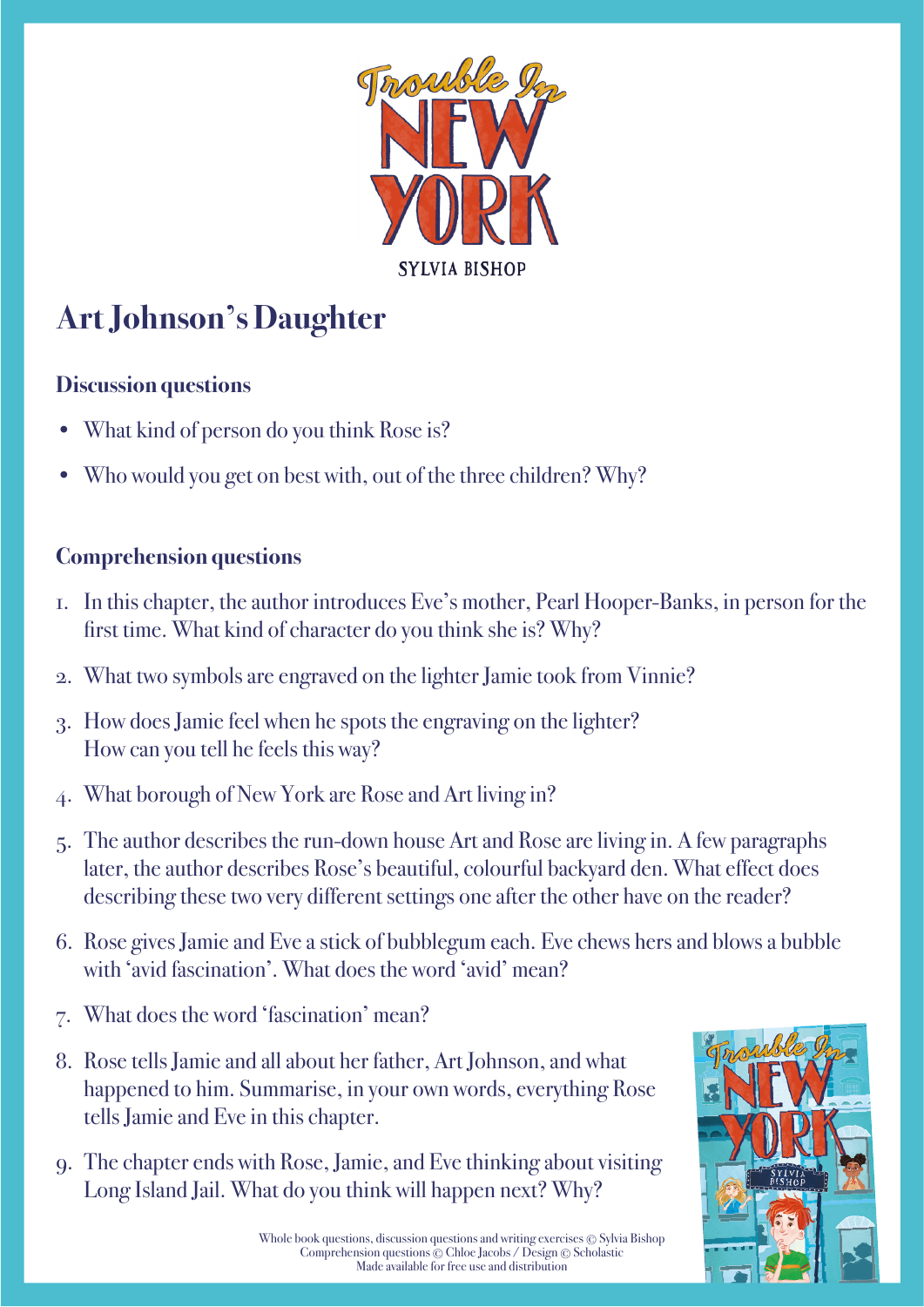

# **Art Johnson's Daughter**

#### **Writing exercise**

In this chapter, the author describes Rose Johnson's den. Imagine a den of your own, and describe Jamie and Eve entering it.

### *Tips for planning*

- Look again at the passage beginning 'It was cool and shady inside'. How would you sum up this den in one word? What details has the author used to give you that idea?
- Now, think of one adjective that sums up the den you would like to write about, eg cosy or sinister.
- Using your imagination, brainstorm what you might see, hear, touch and smell in this den that would suggest the word you have chosen.

- Remember, to fit in with the story, this scene needs to be in third person and past tense.
- To really bring your scene alive, think about how Jamie and Eve will respond to the den, and include some of their words and actions.

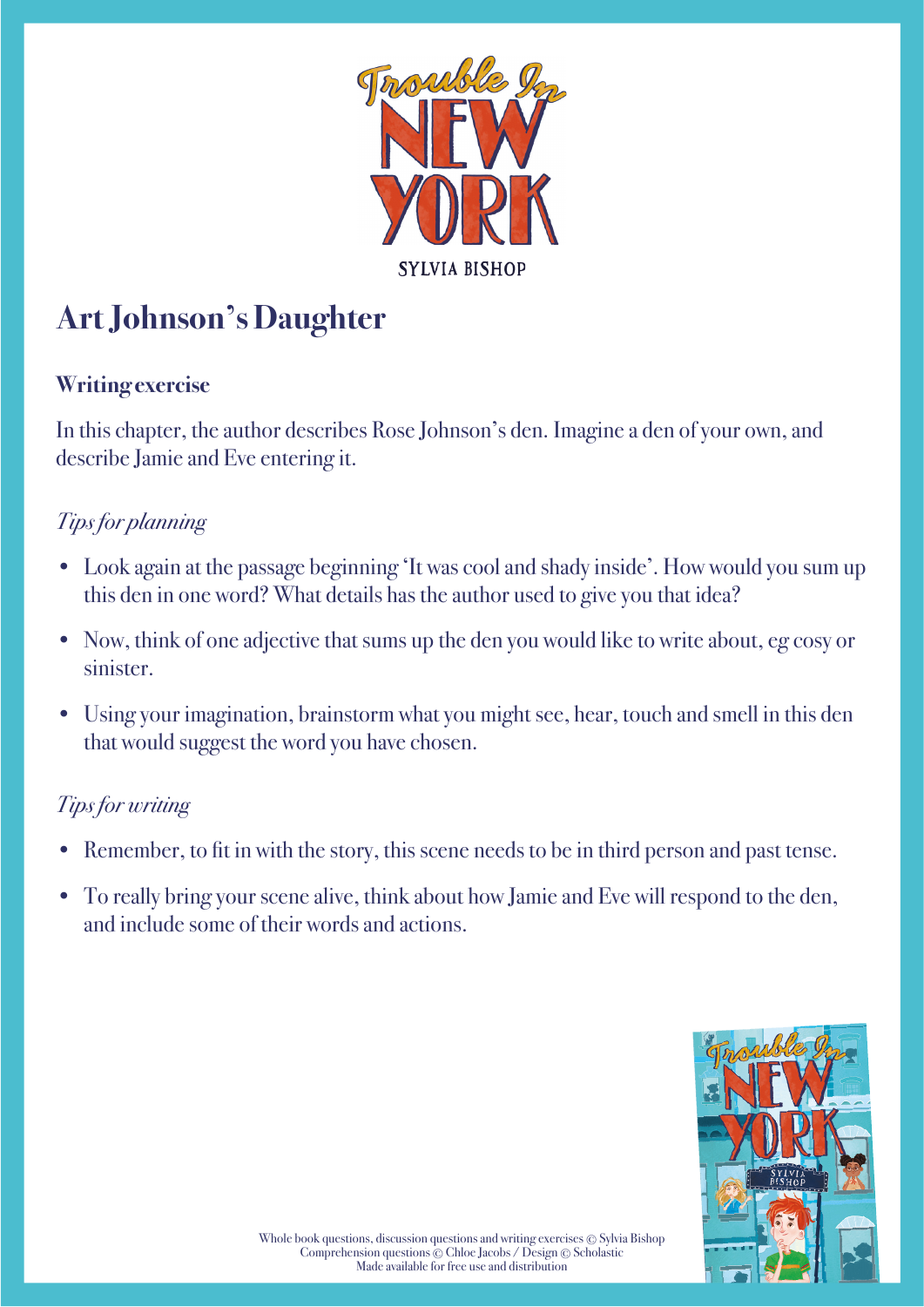

# **Night Time**

#### **Discussion questions**

- Jamie's mother says 'We keep our stars on the ground. We make our fate down here, not up there'. What does this mean to you? Do you agree?
- What do you think of Jamie's decision to keep trying to solve the mystery?

- 1. Jamie's mom had not appeared in person yet, but in this chapter the author includes a note from her. What is the effect of Jamie's mom appearing only through a note? Why do you think the author chooses not to have Jamie's mom appear in person?
- 2. Other than his note from his mom, Jamie receives another threatening note. Who is the threatening note from?
- 3. How does Jamie feel about this second, threatening letter? Find two words or phrases that tell you that he feels this way?
- 4. Jamie looks out of the window as a 'soda can and a paper bag waltzed past in a forlorn duet'. What does the word 'waltzed' mean in this context?
- 5. What does 'forlorn' mean?
- 6. This chapter includes the article about Joseph Woolf. Jamie rereads the article. Summarise the Joseph Woolf article in your own words.
- 7. The chapter ends with Jamie having a sleepless night, thinking about the mystery and the threatening letter he received. His mom also returns home and kisses him goodnight while he pretends to sleep. What do you think will happen next? Why do you think this will happen?

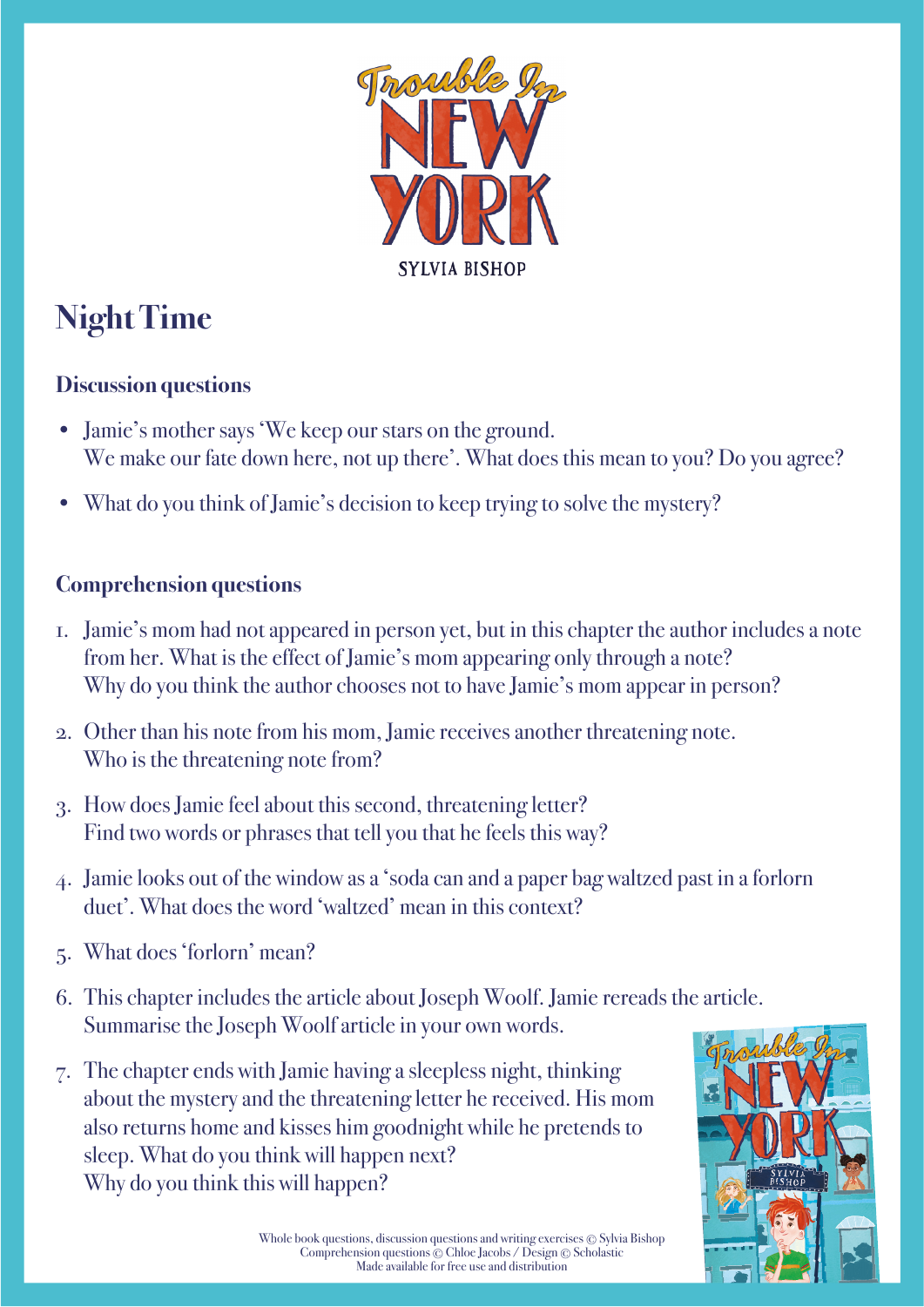

# **Night Time**

#### **Writing exercise**

In this chapter, Jamie receives threatening notes from Vinnie. Have a go at making some of your own.

You will need something you can cut letters out of, such as unwanted magazines or newspapers.

Take a look at the style of the note:

- Is everything spelled right? Why?
- The note gives a command 'keep quiet'. Here, 'keep' is an imperative verb. What other imperative verbs could you use?

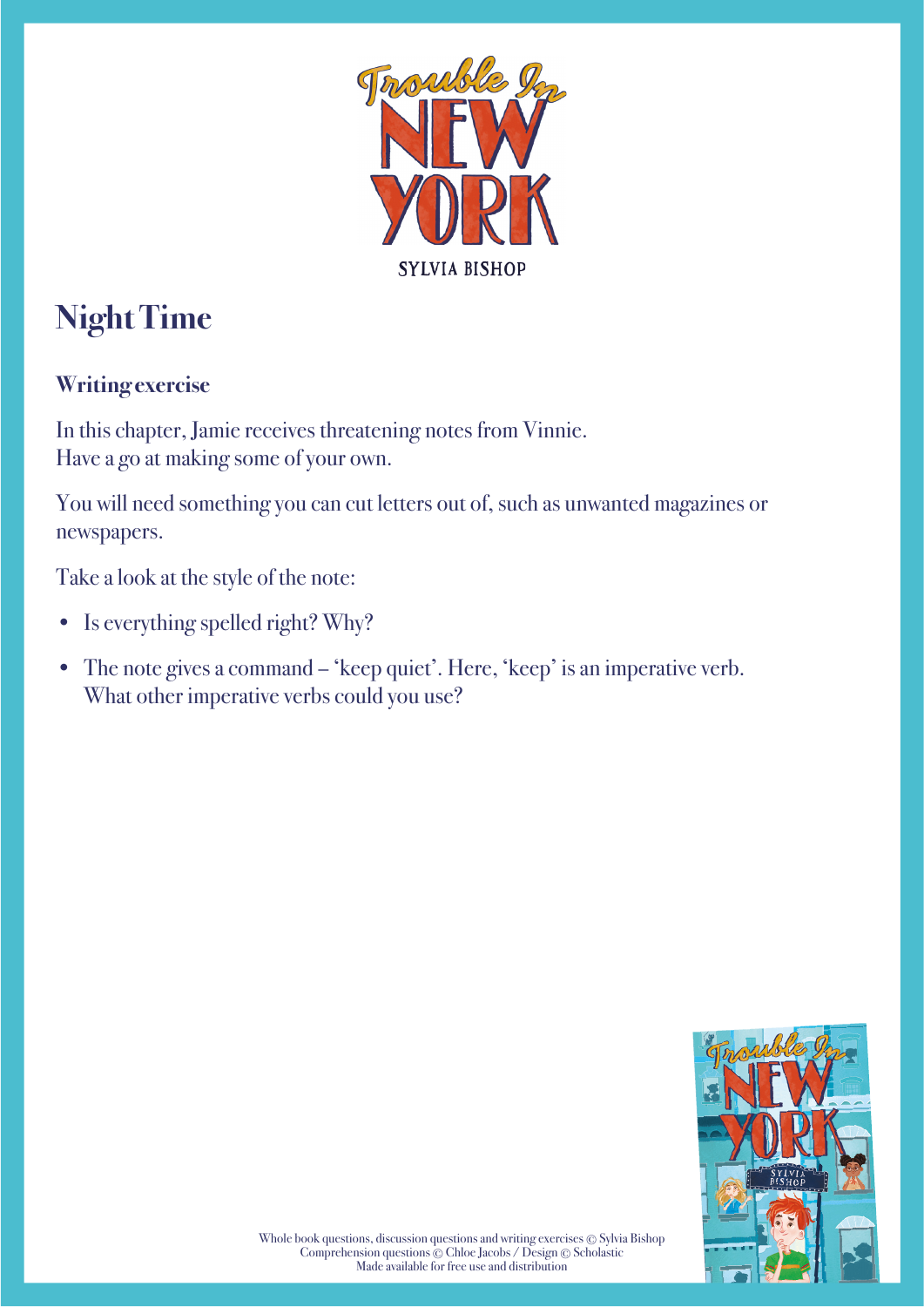

# **Joseph Woolf**

#### **Discussion questions**

- Now we know about actress, the Arsonist and the assassin. Do you have any suspicions or theories?
- Do you trust Joseph Woolf? Why/why not?

- 1. What are the visiting hours for Long Island Jail?
- 2. Jamie visits the Office of the Recorder of Deeds to find out who owns the buildings targeted by the Arsonist. They all belong to Harry Hooper. How does Jamie feel about this piece of news? Find some of the words and phrases that tell you he feels this way.
- 3. The person who works at the Office of the Recorder of Deeds repeats Harry Hooper's name eleven times, for each of the buildings he owns. What is the effect of this repetition?
- 4. Jamie once did an elderly neighbour's shopping and felt 'virtuous' for a month. What does the word 'virtuous' mean?
- 5. In this chapter, Joseph Woolf is introduced for the first time. What kind of character do you think that he is? Find the words or phrases that suggest this.
- 6. Summarise everything that happens after the children arrive at Long Island Jail, in your own words.
- 7. At the end of the chapter, Joseph Woolf has told Jamie, Eve, and Rose what happened from his perspective. What do you think will happen next? Why do you think this?

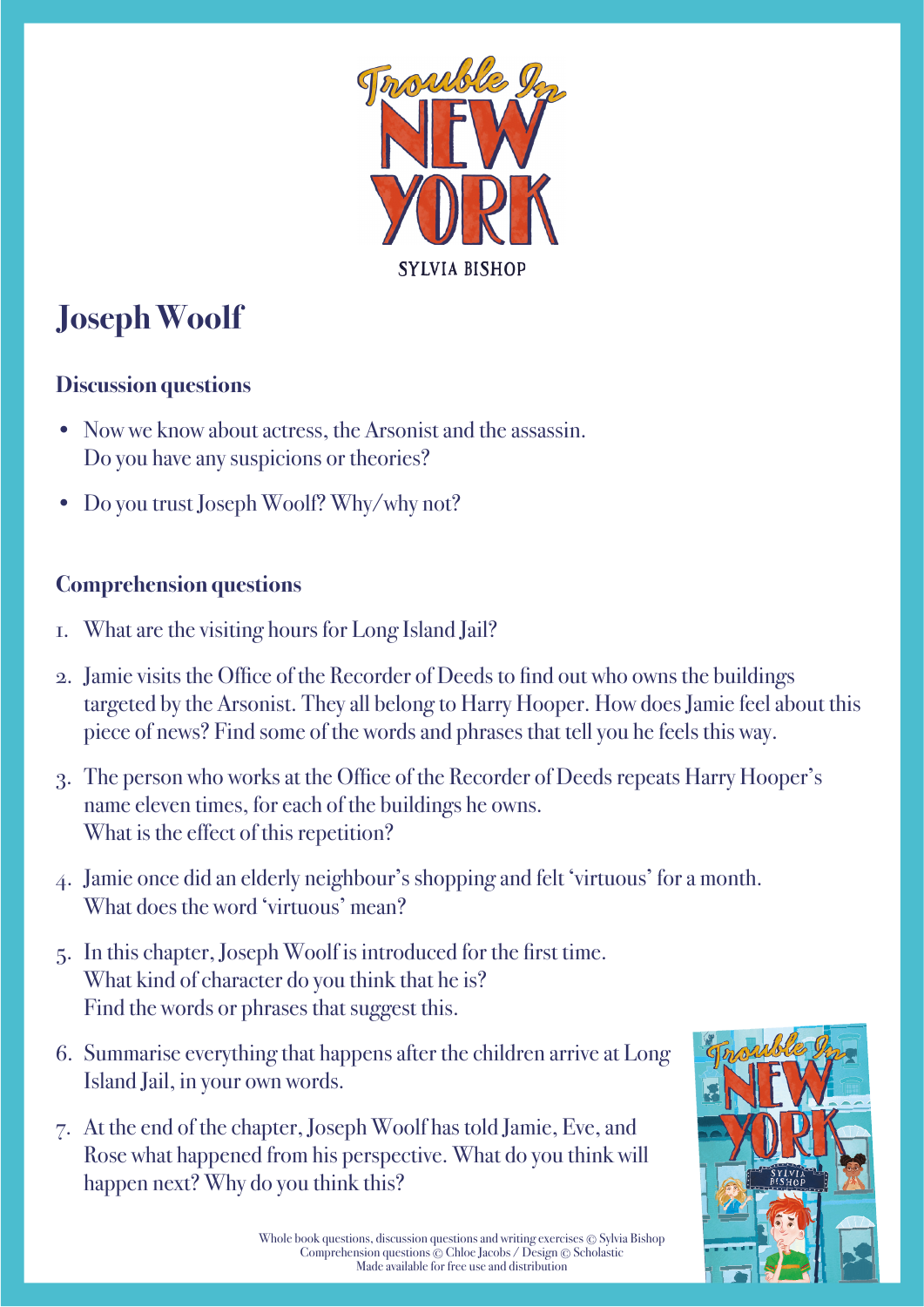

# **Joseph Woolf**

### **Writing exercise**

Do you think Woolf is innocent or guilty? Write a letter to the local paper arguing your case.

### *Tips for planning*

- Think about the key point you want to make in each paragraph. List these on your planning page
- Hint: when you are aiming to persuade, it is good to think about why people might disagree with you. These are called counter-arguments. Your letter will be more persuasive if you can think of, and argue against, counter-arguments.

#### *Tips for writing*

Remember the key features of a letter:

- The sender's address, and the date, should go at the top right hand corner
- Open with a greeting: 'Dear name," here you are writing to a newspaper, so you can use "Dear editor"
- The opening paragraph should explain the purpose of your letter. As you are writing to a newspaper, give the date and headline of the article you are responding to.
- Write in the first person
- Choose an appropriate way to end the letter. You should use a formal sign off in this case, as it is a formal letter.

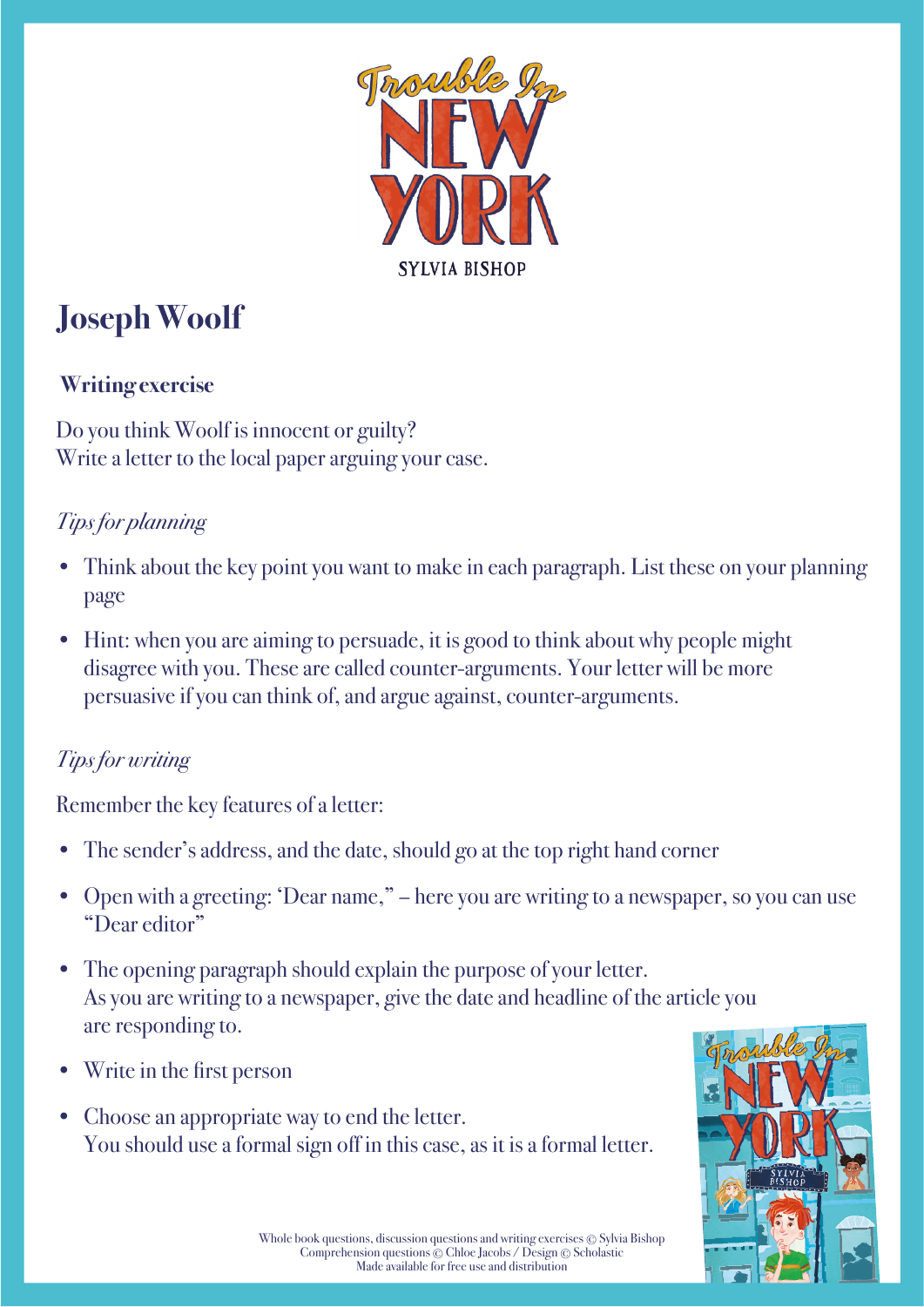

### **Invasion!**

### **Discussion questions**

- Do you trust Cindy Bell? Why/why not?
- How do you think Eve will feel about Jamie's theory?

### **Comprehension questions**

- 1. What park are Jamie, Eve, Rose, and Pumpkin in at the beginning of the chapter?
- 2. After Jamie and his friends leave the park, Jamie heads to Memorial Pier to think. He thinks about the mystery and how his friends are doing. How does Jamie feel while thinking at the pier? Find the words or phrases that show he feels this way.
- 3. Cindy Bell is waiting in Jamie's apartment, but the author describes the person waiting in Jamie's apartment as 'the blonde woman' at first. The author waits a few sentences to explain who she is. What is the effect of this delayed reveal?
- 4. Cindy Bell 'drummed a tattoo of impatience' with her nails on the table. What does the word 'tattoo' mean in this context?
- 5. Jamie thinks about the 'drab normalness' of his house. What does the word 'drab' mean?
- 6. Jamie explains everything that has happened in the book so far to Cindy Bell. Summarise everything he tells her in this chapter, in your own words.
- 7. Jamie focuses on one phrase that Cindy Bell says in particular; people like us. The author repeats it and then repeats it again in italics. Why do you think the author has chosen to emphasise this phrase in this way?
- 8. At the end of the chapter, Cindy Bell has left, and Jamie has had a sleepless night and stayed up until dawn. What do you think will happen next? Why?

Whole book questions, discussion questions and writing exercises © Sylvia Bishop Comprehension questions © Chloe Jacobs / Design © Scholastic Made available for free use and distribution

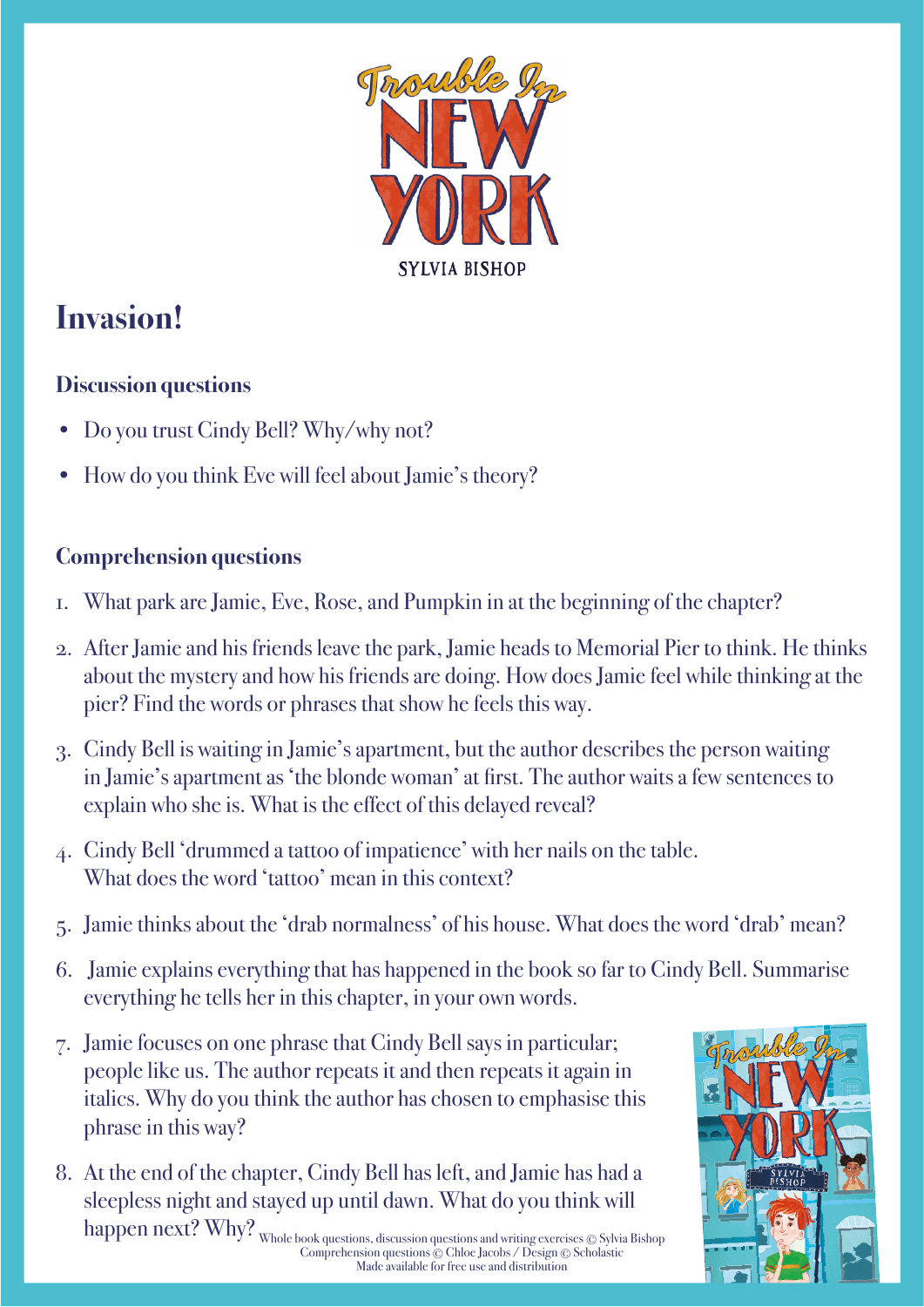

### **Invasion!**

### **Writing exercise**

In this scene, Jamie and Cindy both have different information about what is going on. Rewrite this scene in the first person from Cindy's point of view.

### *Tips for planning*

- First, skim the chapter again, and note down the key events
- The use your imagination to brainstorm what Cindy would think and feel about each of these key events

- Remember, this piece is in the first person and the past tense
- Look at how the author mixes together action, speech, description of Jamie's feelings, and description of the setting. See if you can mix all these elements together to help your writing come alive.

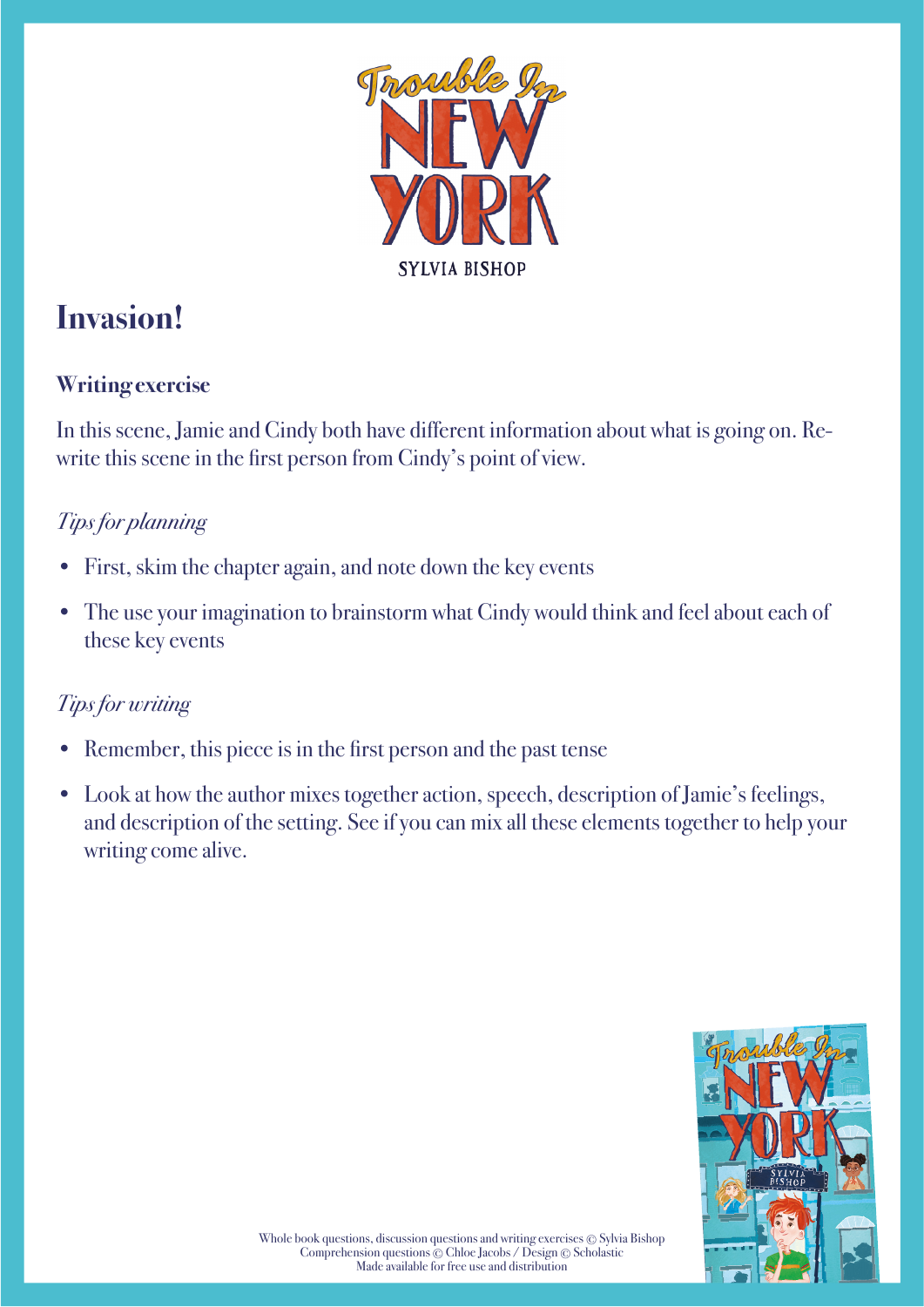

# **Paperboy in disgrace**

#### **Discussion questions**

- Do you think it was fair for Eve to be cross with Jamie? Why/why not?
- Do you agree with Jamie's theory? Why/why not?

- 1. Look at the title. What do you think the title of this chapter suggests about what will happen?
- 2. Vinnie has left Jamie another note. Vinnie has misspelled trouble, spelling it 'truble', and used 'to' when he means 'too'. What do these mistakes suggest about Vinnie? Why do you think the author has included the errors?
- 3. Jamie is sure that Vinnie's threat must be Pearl, his main suspect, 'bluffing'. What does the word 'bluffing' mean?
- 4. Jamie tells Eve that he suspects her mother. How does she feel about this? Find some of the words or phrases that tell you this.
- 5. What effect does Jamie and Eve's argument have on the reader?
- 6. Eve's mother, Pearl, returns home. She brings four other people home with her for lunch. Who are these people?
- 7. Jamie is kicked out of Eve's house at the end of the chapter. Everyone is very cross with him, and he and Eve are still fighting. What do you think will happen next? Why do you think this?

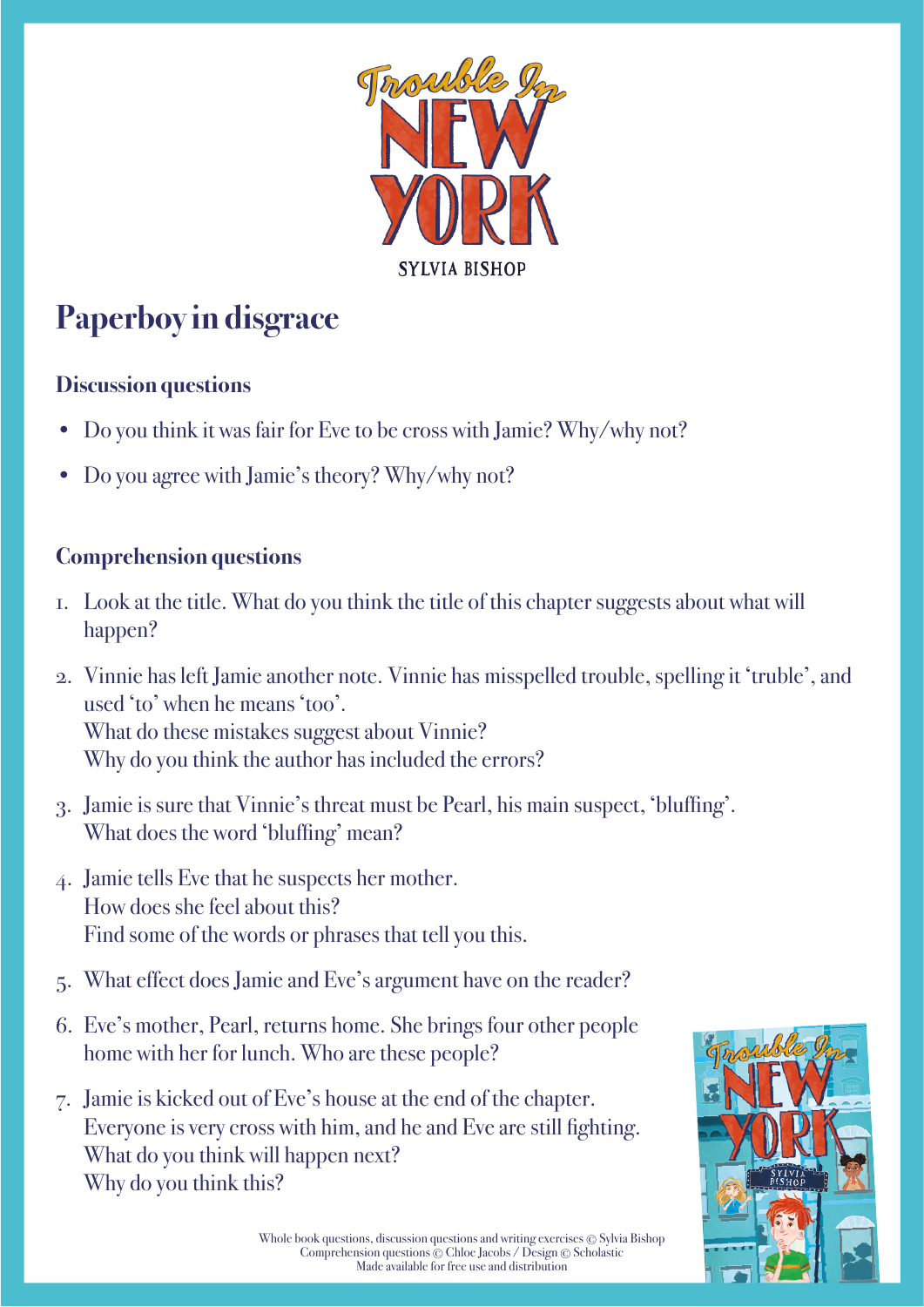

# **Paperboy in disgrace**

#### **Writing exercise**

Starting from 'Anybody for a cheese tartlet?', see how much of this scene you can write as a script. You can use the speech the author has written, or come up with your own.

When you have finished you can try acting them in groups, to see if your script is clear.

- A play script only contains speech, and stage directions. You will find there is lots of extra information and description in the original version that you can leave out.
- No speech marks are used. Write the speakers name, a colon, and then the words they say.
- Stage directions tell us what should be on stage, and how the actors should move. They are in italic writing and written in the present tense
- There might also be instructions before a line to tell us how a line should be said, e.g. 'sadly' or 'shouting'
- Here is an example, based on an earlier part of the chapter:
	- − Eve: Friends don't normally accuse each other of having corrupt murderous families just to get their own ace reporter kicks.
	- − Rose arrives and knocks on the door.
	- − Rose: Hello hello!
	- − Jamie and Eve look at Rose in silence. She looks back and forth.
	- − Rose: (Uncertainly) Um. I brought cookies?

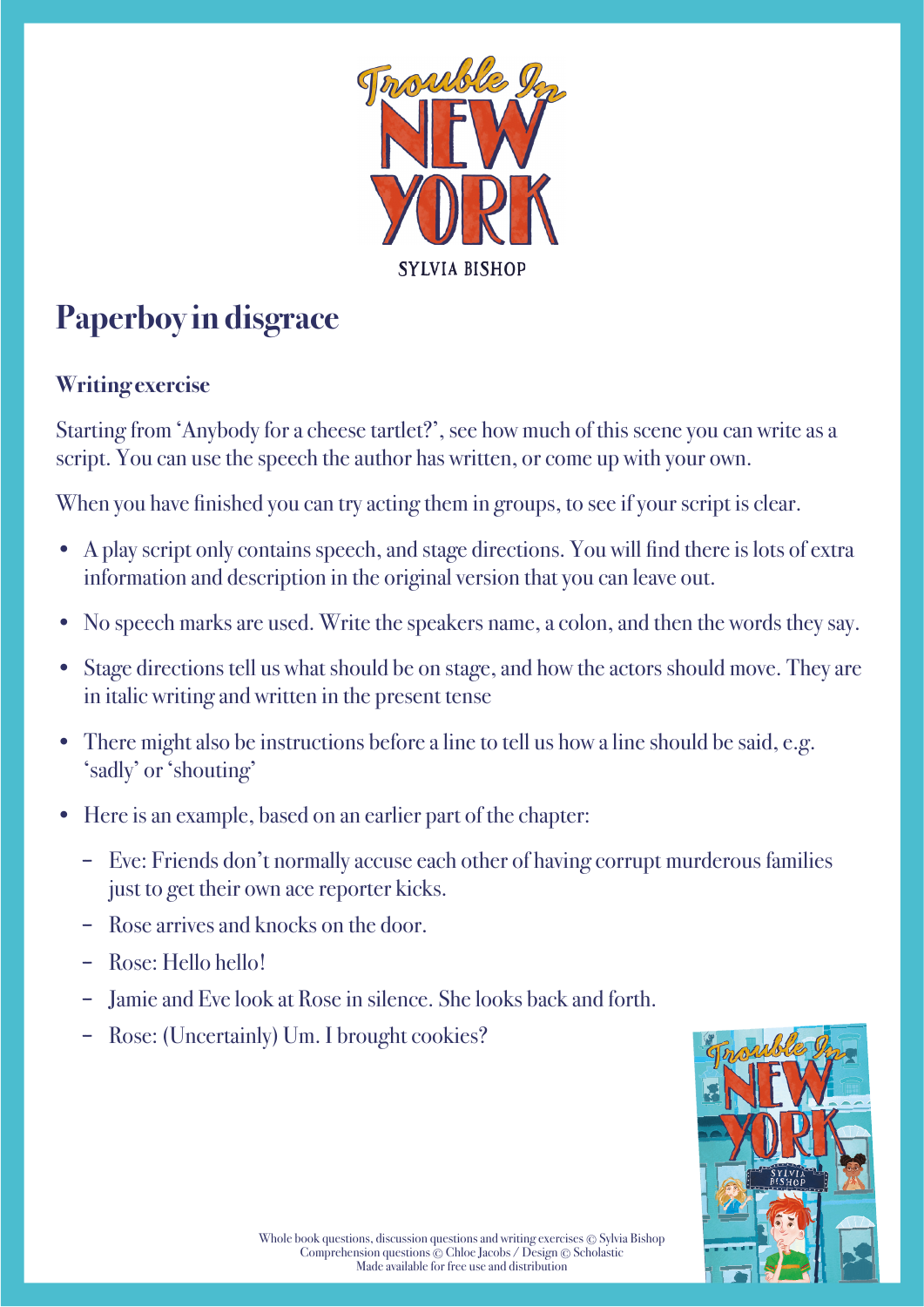

# **Return of Paperboy**

#### **Discussion questions**

- What do you guess Jamie has realised?
- Jamie finds that being a reporter has made him lonely, pushing away first his mother and now his friends. Do you think he is right about this? Could he have done anything differently?

- 1. Look at the title of this chapter and compare it to the title of the last. What do you think is going to happen in this chapter? Why?
- 2. Jamie is experiencing a lot of emotions all at once, and this is described as 'muddling'. What does the word 'muddling' mean in this context?
- 3. What does Jamie want to achieve in this chapter? How do you know this?
- 4. How does Jamie sneak into the Yorker offices?
- 5. Summarise everything Jamie finds on and in Bud Finkleby's desk.
- 6. Jamie investigates Bud Finkleby's desk. The author describes the desk and its contents one part at a time – from the surface of the desk to each individual drawer. Why do you think the author has described each place that Jamie looks, one at a time?

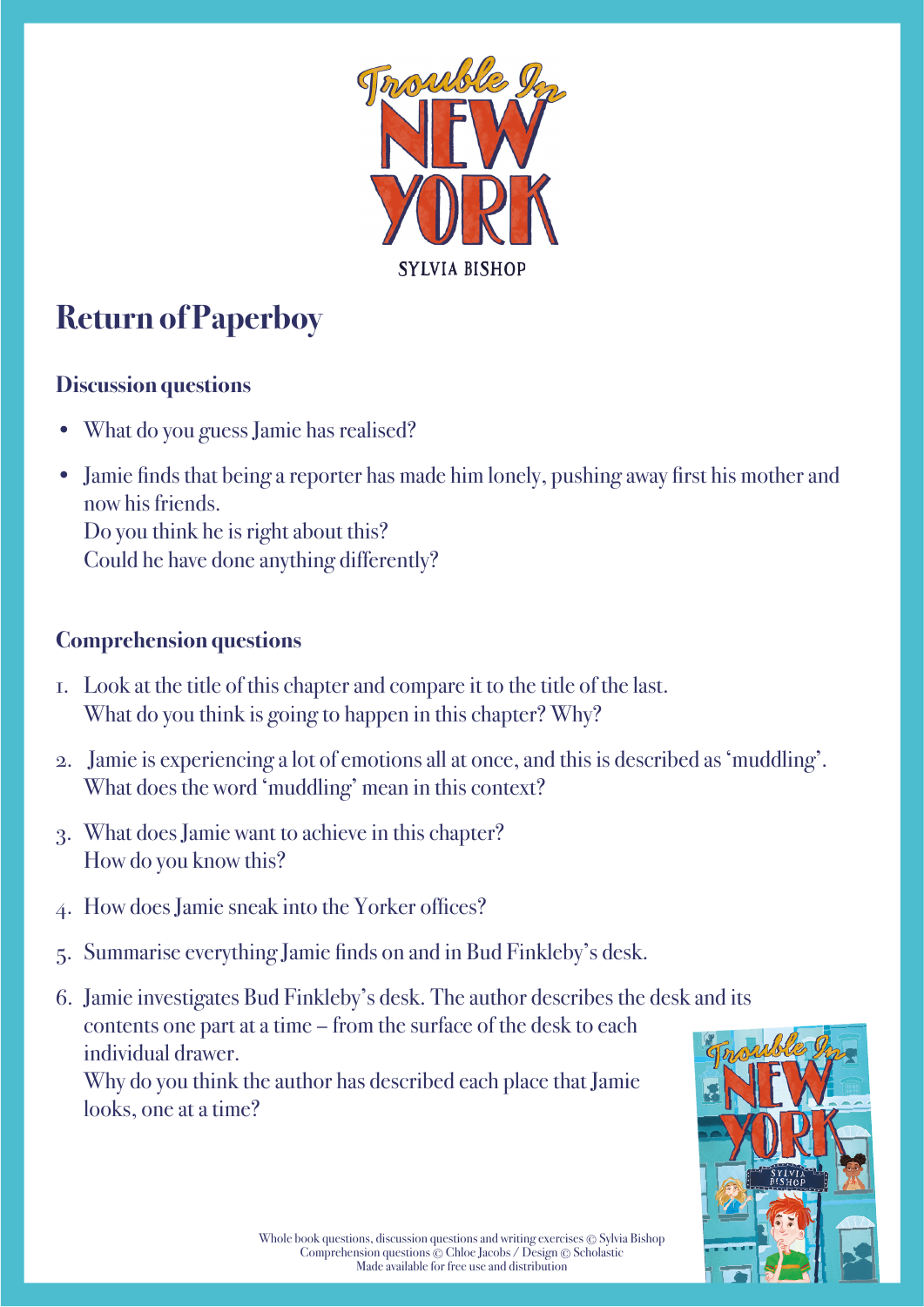

# **Return of Paperboy**

#### **Writing exercise**

Jamie is ignoring an argument between Judd and Ed, which we only hear about in snatches. Write this argument.

### *Tips for planning*

- Re-read the passage from 'Judd and Ed weren't helping' up to '"Oh!" said Jamie.' Note down anything we know about the argument
- What don't we know? Fill out any missing key details
- At one point, Ed tries to hide behind coffee cups. If you like, you could brainstorm other ways Ed might try to avoid Judd, to make this argument funny

- Remember to start a new paragraph any time someone new speaks
- Have fun with it these two are comedy characters! How silly can you make their argument?

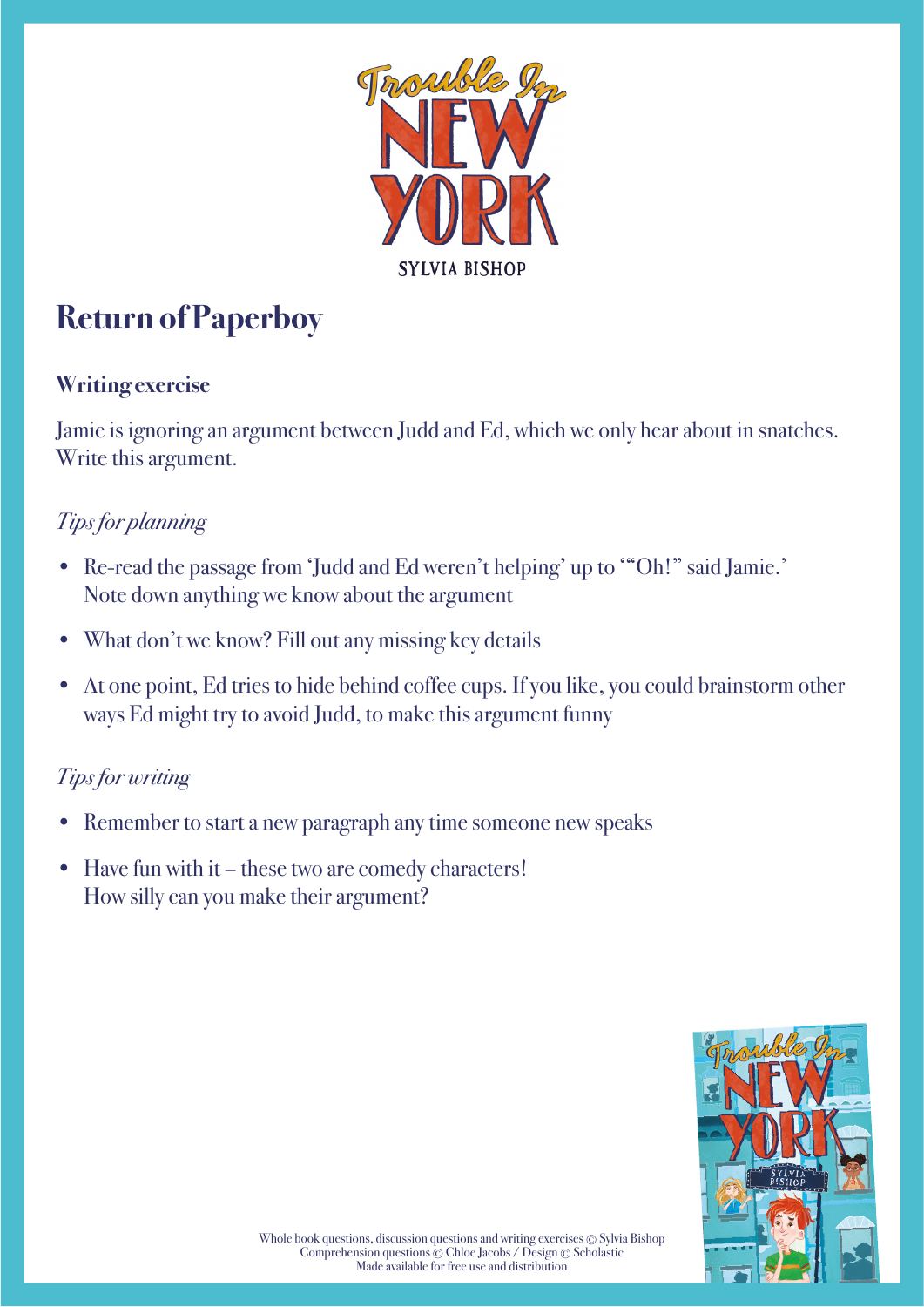

# **The candle clock**

#### **Discussion questions**

- The mystery has been solved. Were any of your guesses close? Did you spot any of the clues?
- Jamie thinks the most important thing is for newspapers to tell the truth. Is this important? Why/why not?

- 1. How many copies of the newspaper can the press print in an hour?
- 2. How many newspapers does the press print before midnight each day?
- 3. Hal gets Jamie's name wrong twice, calling him 'Jimmy' and 'Johnny'. Why do you think Hal cannot remember Jamie's name? What effect does Hal getting his name wrong have?
- 4. Jamie gets closer and closer to solving the mystery while he talks to Hal. How do you think Hal feels at this point? How can you tell he feels this way?
- 5. Jamie solves the mystery in this chapter and explains it all to Hal. Summarise everything he explains to Hal.
- 6. Harry Hooper repeats the word 'swell'. What does the word 'swell' mean in this context?
- 7. In this chapter, Jamie finally sees Harry Hooper's private office. What kind of place do you think it is? Find three words or phrases that show you this.

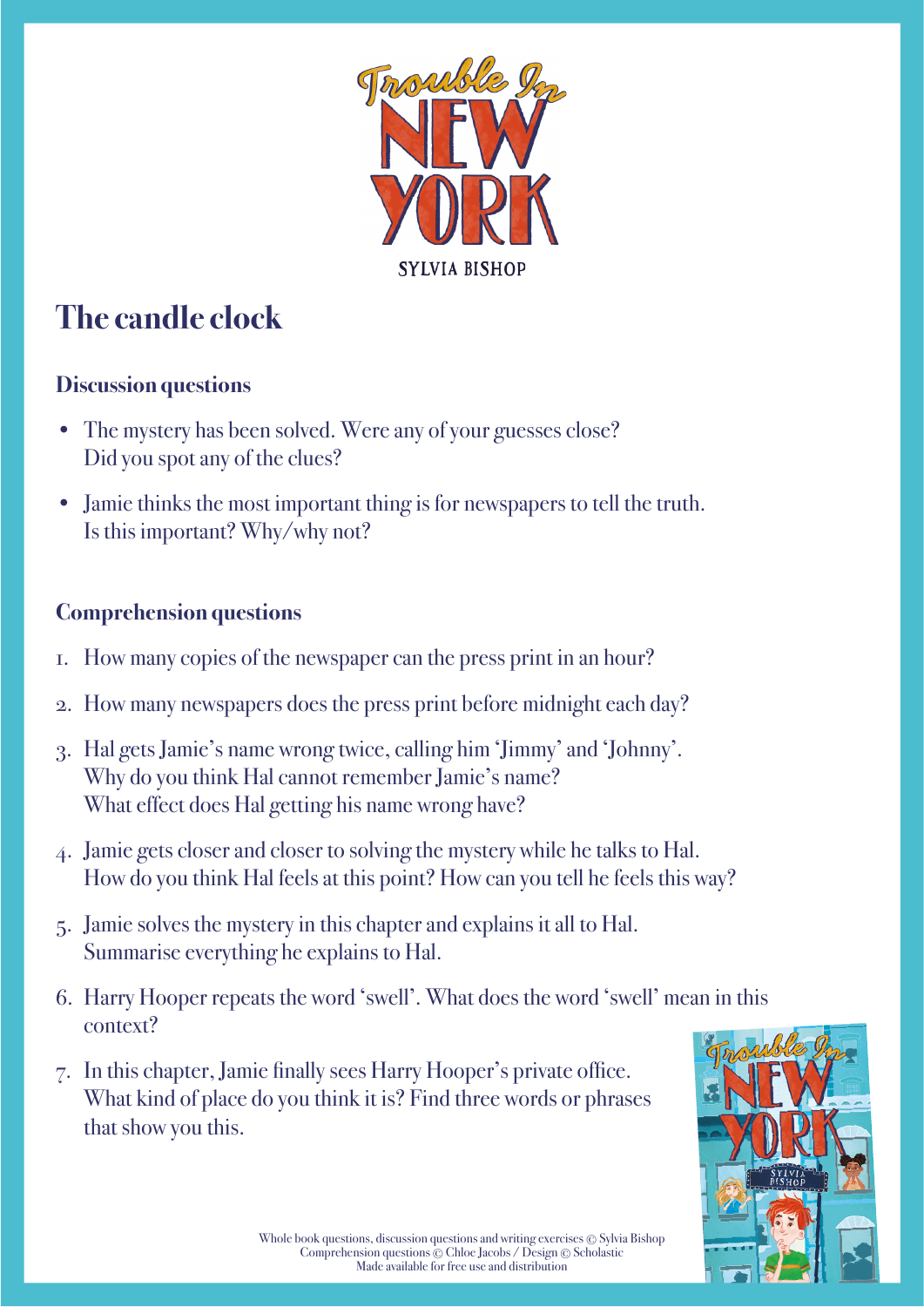

# **The candle clock**

#### **Comprehension questions**

- 8 . Jamie has worked out most of the mystery and, in the second half of this chapter, Harry Hooper fills in all of the gaps. Summarise everything that Harry Hooper tells Jamie in this chapter, in your own words.
- 9. Comprehension questions
- 10. Who comes to Jamie's rescue at the end of the chapter?
- 11. At the end of the chapter, Jamie has escaped from the Morning Yorker offices. What do you think will happen next? Why do you think this?

#### **Writing exercise**

Harry Hooper describes how three 'crimes' were committed in this chapter: the disappearance of the actress, the assassination attempt, and the many arson attacks. Write an action scene in which he or his accomplices pull off one of these fake crimes.

### *Tips for planning*

- Reread Harry Hooper's explanation of your chosen crime and note down the key things that will need to happen.
- Has everything been described? Will you need to add in any steps of your own? List in order the key events that need to be described.
- Brainstorm what sights, sounds and smells might have been present in this scene.

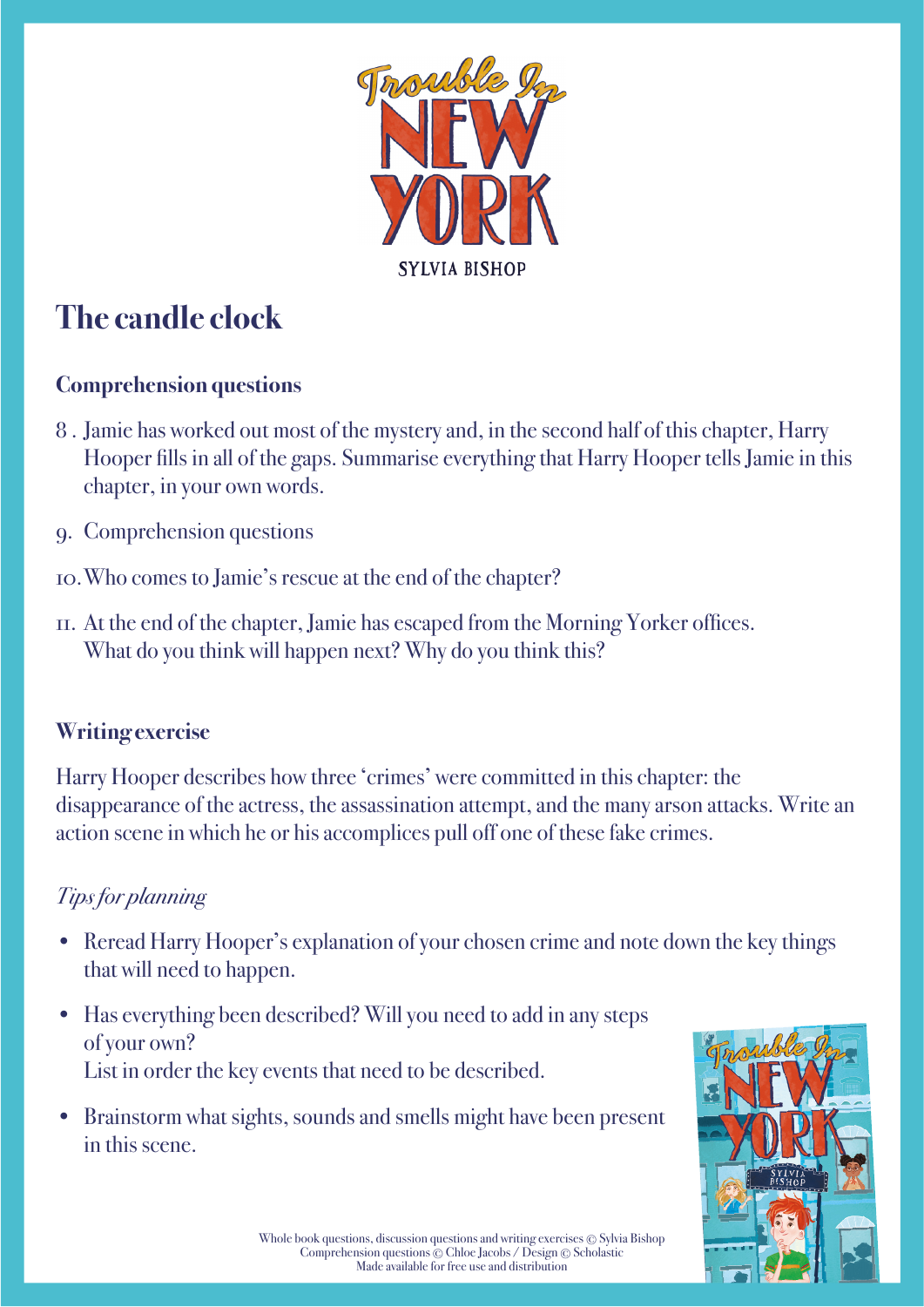

# **The candle clock**

### **Writing exercise (cont.)**

- You can choose whether you would like to write this in first or third person, and past or present tense. If you're not sure, try out more than one – what difference does it make?
- It is a good idea to have a different main action in each paragraph. You can use the list from your plan. (And don't forget to start a new paragraph whenever anybody speaks!)
- Try varying your sentence length for effect. Short, punchy sentences are great for important, swift action!

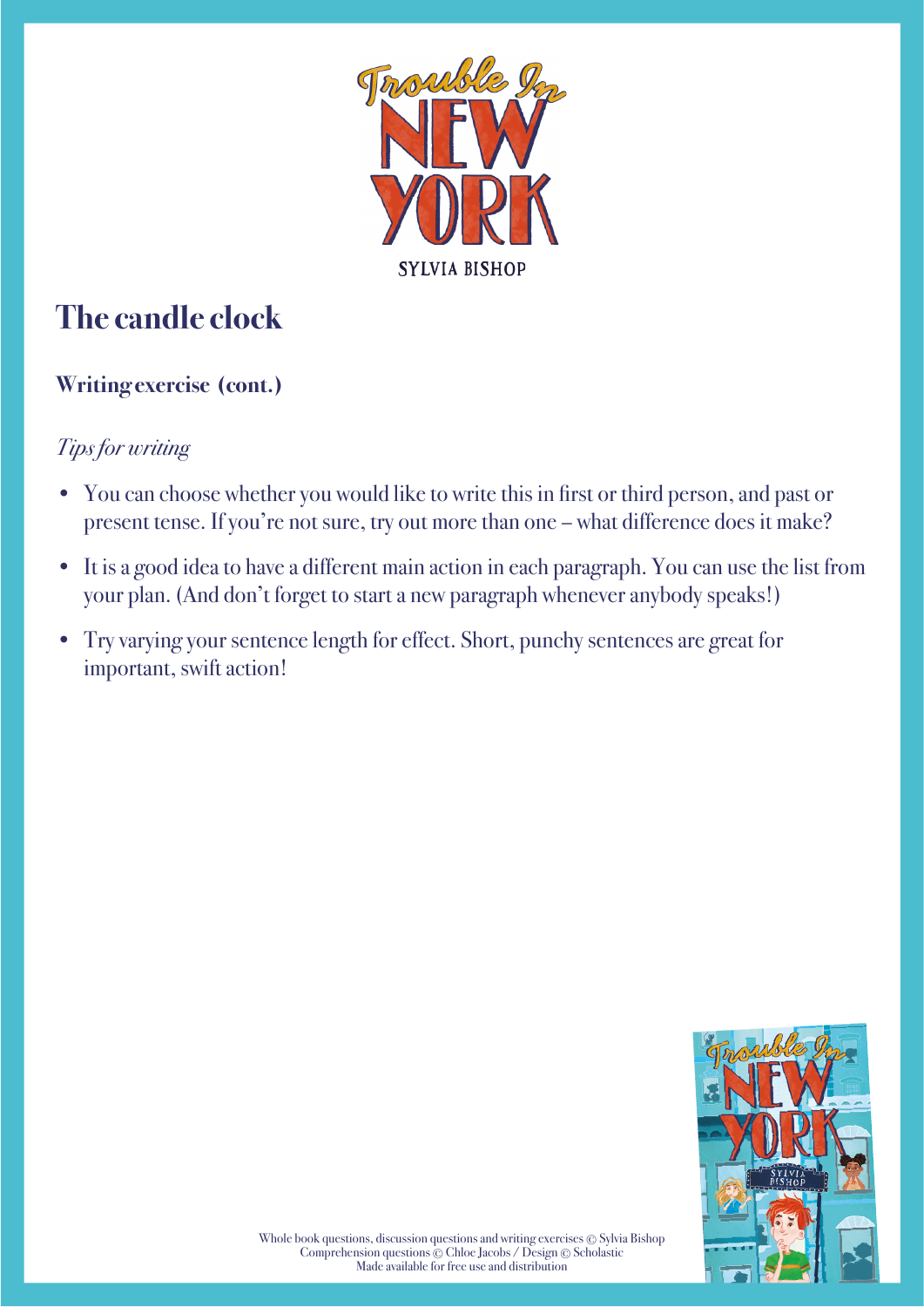

### **Manhattan Unit Engine 10/Ladder 19**

#### **Discussion questions**

- We have now seen the fire station, and the newspaper headquarters. Where would you rather work? Why?
- What do you think of the group's plan? Do you think it will work?

- 1. At the beginning of the chapter, Rose, Eve, and Jamie arrive at the Midtown Manhattan Firehouse. What kind of setting is the firehouse? Find the words or phrases that tell you this.
- 2. The author says that 'each of the four new arrivals was thrilled to be there, each for their own reasons'. Summarise the reasons Rose, Eve, Pumpkin, and Jamie are 'thrilled to be there', in your own words.
- 3. What kind of people are the firefighters? What words and phrases tell you this?
- 4. The author describes a 'gloom' that 'hovered' over the group. What does the word 'gloom' mean, in this context?
- 5. What does the word 'hovered' mean?
- 6. They decide to use smoke to set off the fire alarm at the Morning Yorker offices as a distraction. Where are they planning to get the smoke from?
- 7. Part of the way through their very serious and emotional planning session, Pumpkin jumps on the firehouse dog's head and has to have a bucket of water poured over his head to calm him down. Why do you think the author spends two paragraphs on Pumpkin being silly and causing chaos at this point? What effect does this have?

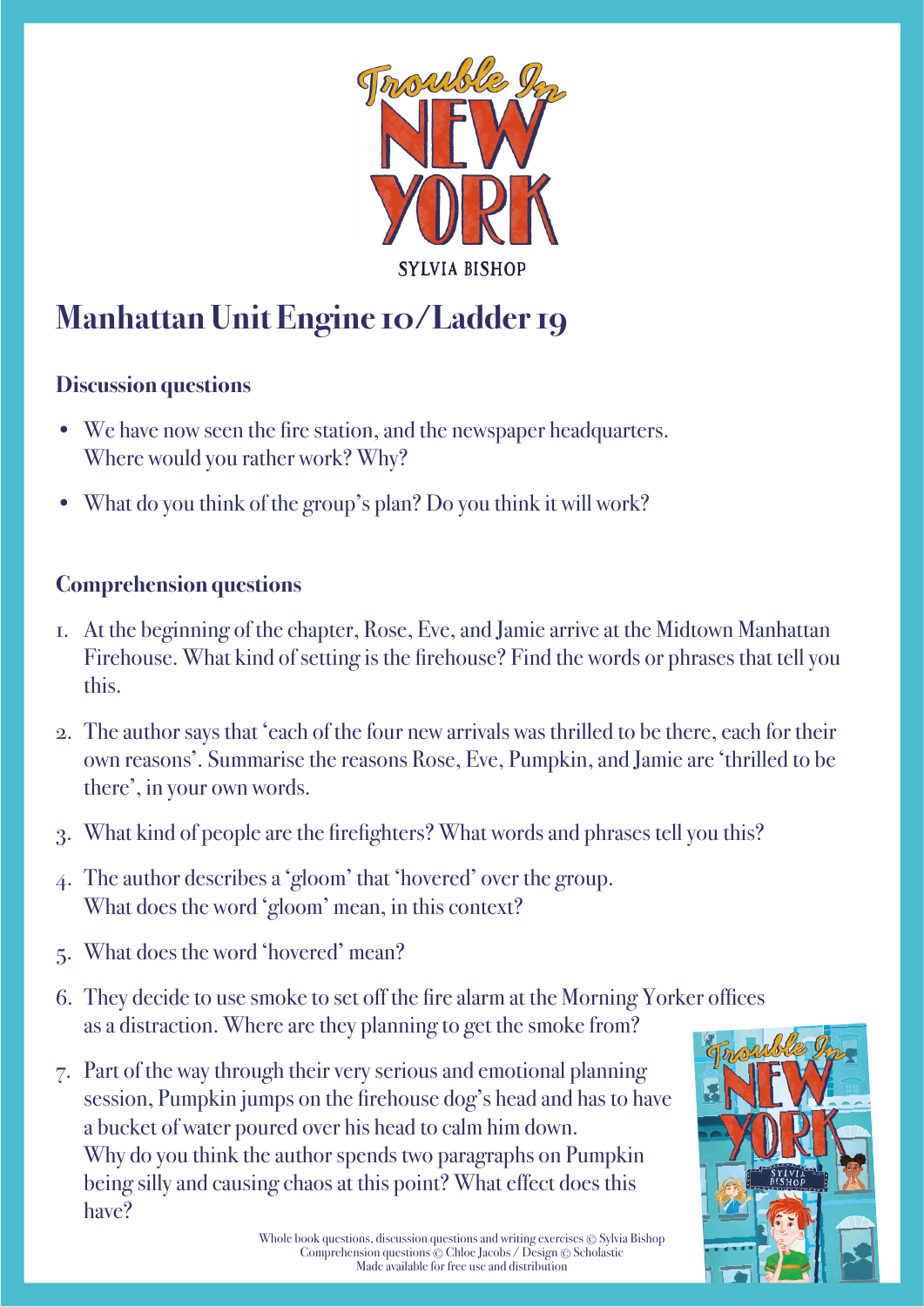

### **Manhattan Unit Engine 10/Ladder 19**

#### **Comprehension questions (cont.)**

- 8. At the end of the chapter, Jamie and his friends have come up with a plan to tell everyone what Harry Hooper has been doing. Summarise their plan in your own words.
- 9. What do you think will happen next? Do you think their plan will work?

#### **Writing exercise**

Write an advert persuading people to apply for a job as a fireman.

#### *Tips for planning*

- Brainstorm reasons to be a fireman. You can use anything that appeals to you about the fire station in this chapter for ideas.
- Also remember to brainstorm what people need to know in order to apply. You are aiming to persuade people, but also to give them information.

#### *Tips for writing*

You might want to use a blank piece of paper, so that you can lay out your advert clearly. Remember:

- Adverts should use short, memorable phrases.
- They are meant to persuade, so use strong adjectives and emotive language.
- You might want to use a variety of different letter sizes, and a picture.

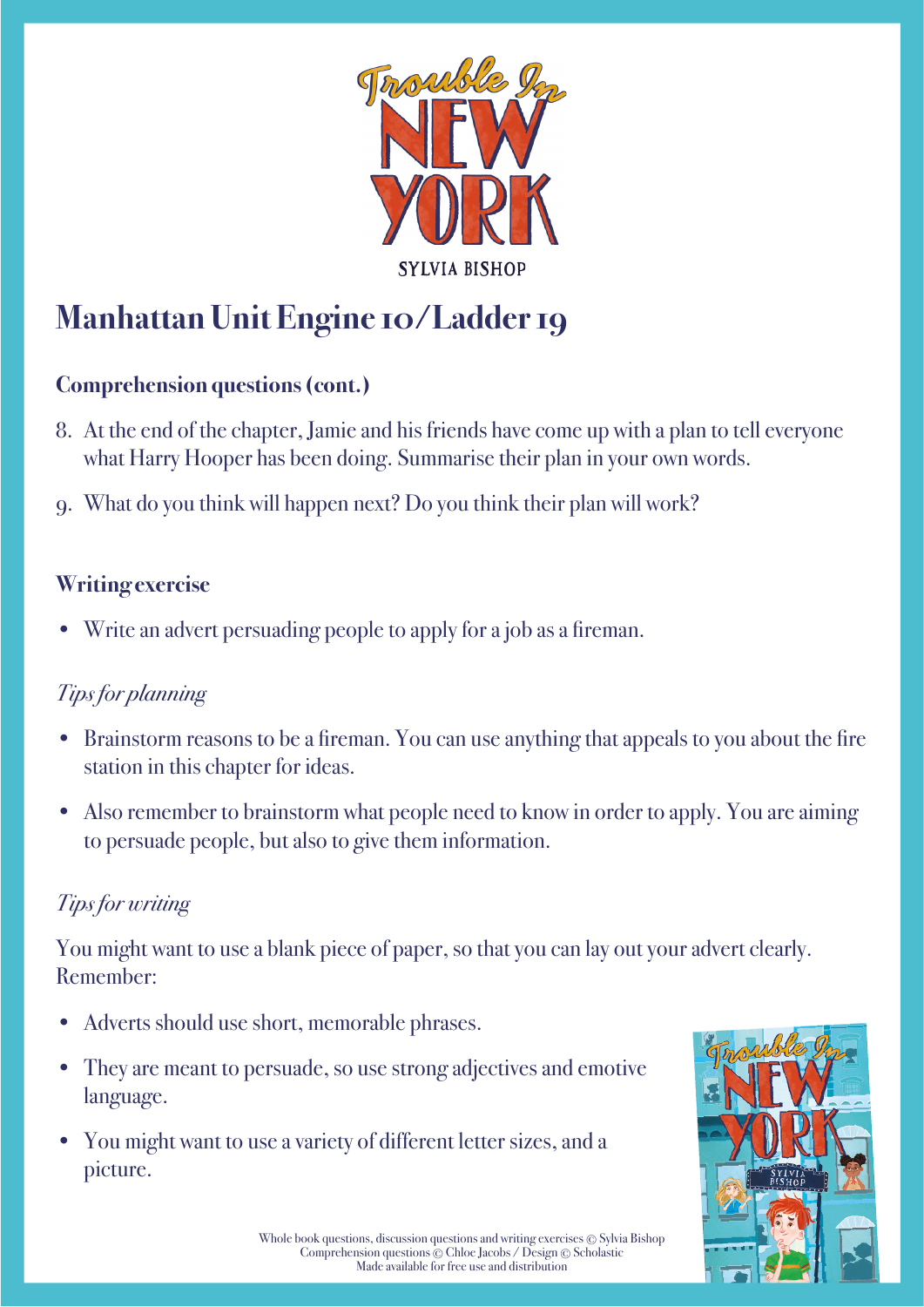

# **Jamie Creeden Reports**

#### **Discussion questions**

- To begin with, Jamie doesn't know what to put he has 'writer's block'. Have you ever had this experience?
- Eve's advice is: 'You can't run. You just have to take it one step at a time.' What do you think of this advice?

- 1. At the beginning of the chapter, Jamie is trying to write the story they plan to publish in the Morning Yorker. How does Jamie feel while he is trying to write? How do you know that he feels this way? Find two words or phrases that show you how he feels.
- 2. The author describes four problems that stop Jamie from writing. What are the four problems?
- 3. Jamie lies to Rose and Eve at first, pretending that he has already written the story and is just 'tweaking it'. He then tells them the truth, that he has not been able to write anything yet. Why does Jamie lie at first, and then decide to tell the truth? What effect does it have?
- 4. Rose and Eve make Jamie feel better and help him to write. What words or phrases do they use to encourage and comfort him?
- 5. What page number do they decide to replace with their story?
- 6. The author describes the 'lines and lines of rollers' in the 'guts' of the printer. What does the word 'guts' mean in this context?
- 7. Jamie hides his 'telltale' red hair under a firefighter's helmet. What does 'telltale' mean?

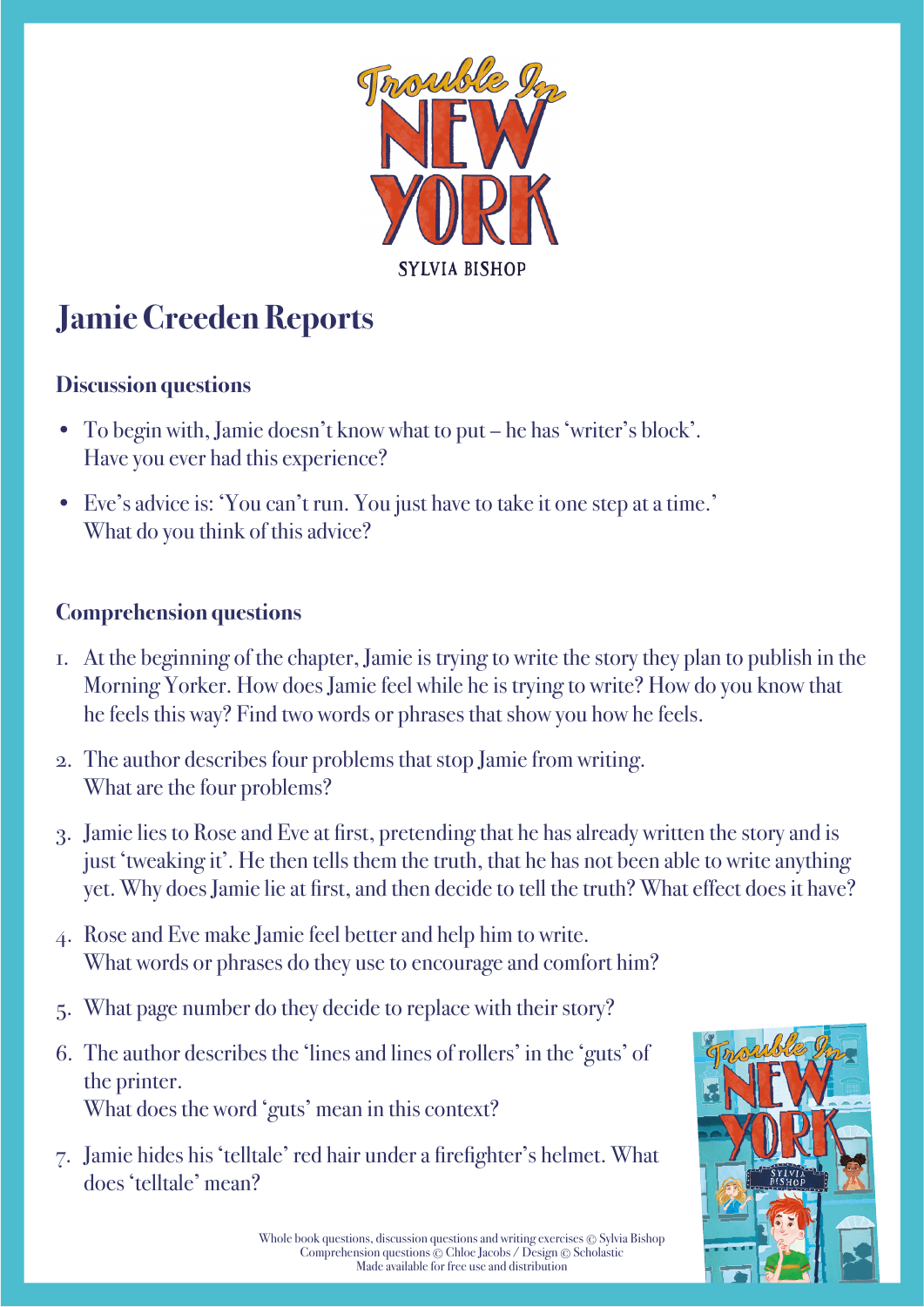

# **Jamie Creeden Reports**

#### **Comprehension questions (cont.)**

- 8. Summarise everything that happens from the moment Jamie and his friends arrive at the Morning Yorker headquarters to the end of the chapter, in your own words.
- 9. At the end of this chapter, they have done everything they planned, and Jamie, Eve, and Rose leave with the firefighters. What do you think will happen next? Why?

#### **Writing exercise**

Jamie and his friends have a careful plan with many steps, which they go through in this chapter. Write a set of instructions for defeating Harry Hooper, laying out their plan.

#### *Tips for planning*

- You can skim the discussion in the last chapter as well as this chapter to make sure you have understood each step
- You might also want to return to Hal's explanation of the printers in the chapter 'YORKER HEADQUARTERS REVEALED' to understand what Eve needs to do
- Make sure you are clear what order the steps need to happen in

- The main aim fort instructions is to be clear. You can help the reader to follow by using bullet points or numbered lists. You might want to use headings, too.
- Instructions use imperative verbs,, which give a command, e.g. "Pull" the lever" or "Open the door"

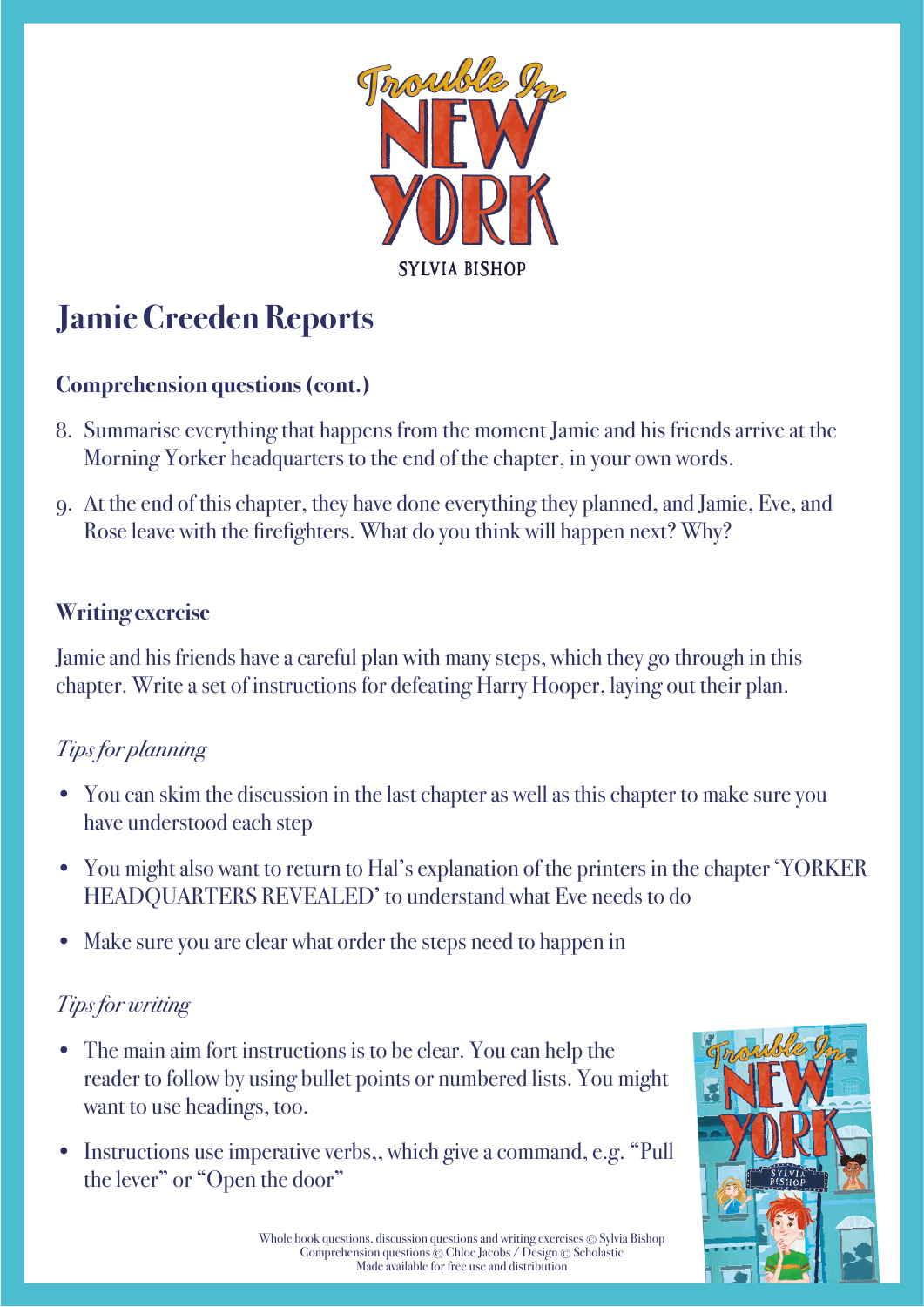

## **Safety**

### **Discussion questions**

• How do you think Jamie's mom is going to respond to his story?

- 1. What do you think the chapter title, 'Safety', suggest is going to happen? Why do you think this?
- 2. How do Jamie, Eve, and Rose feel in this chapter? How can you tell? Find the words or phrases that tell you they feel this way.
- 3. The author describes Jamie, Rose, and Eve as 'three soot-covered friends.' What does the word 'soot' mean?
- 4. The author describes the children asking each other lots of questions while hugging, and then 'a question came from outside the hug'. Who asks this question?
- 5. In this chapter the author introduces Jamie's mom in person for the first time. What effect does introducing her so late in the book have?
- 6. How do you think Jamie feels about seeing his mom? How can you tell?
- 7. Jamie is relieved because his mom is safe, and he can 'finally tell her everything'. Imagine you are Jamie and you have to fill your mom in on everything that has happened. Summarise everything that has happened in the book so far, in your own words.

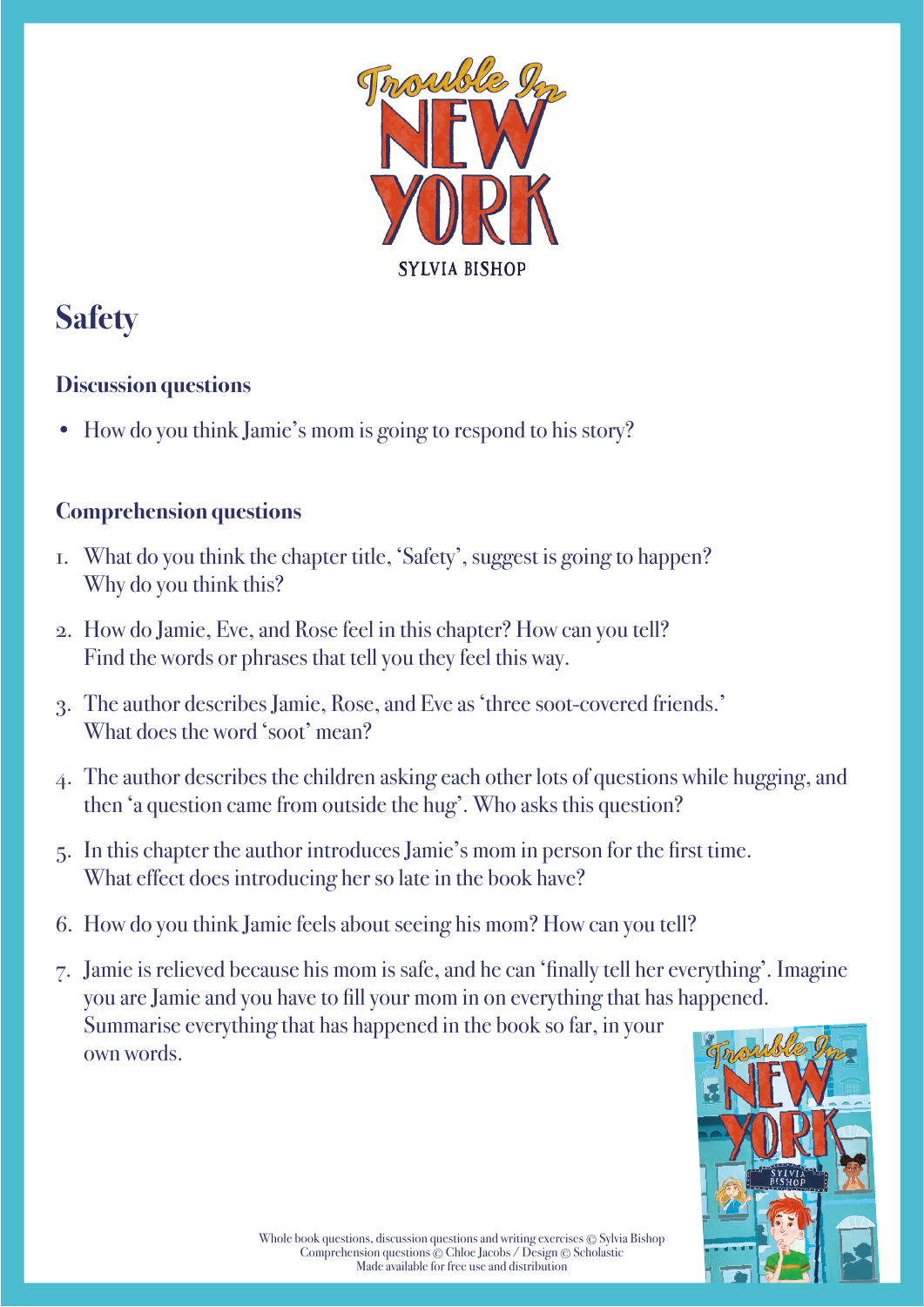

# **The Yorker goes to print**

#### **Discussion questions**

• We don't know Hal very well at all as a character, but we see him make a big decision in this chapter. How do you think he feels about it? What does it tell us about Hal?

- 1. In every chapter so far, the date that the chapter takes place on is printed under the chapter name. In this chapter, the exact time of the chapter is also listed; '2 July 1969 – 9:30 p.m. precisely'. Why do you think the time has been included in this chapter?
- 2. Hal inspects the plates before the Morning Yorker goes to print. 'At plate five, he paused. He frowned. He rubbed his belly uncertainly'. Why do you think Hal pauses, frowns, and is uncertain about page  $5$ ?
- 3. The author details the entire journey of the newspapers being printed; 'sent out into the world by midnight, to meet the trains and vans that waited for them, to be taken to hundreds of stores, to be picked up by children on bicycles, to reach the stoops and mailboxes of eager readers by 7:30 without fail'.
- 4. What effect does explaining the whole journey of the newspapers, at this point in the book, have on the reader?
- 5. The newspapers are going to the 'stoops and mailboxes' of readers. What does the word 'stoop' mean in this context?
- 6. Summarise this short chapter in your own words.
- 7. What do you think will happen next? Why?

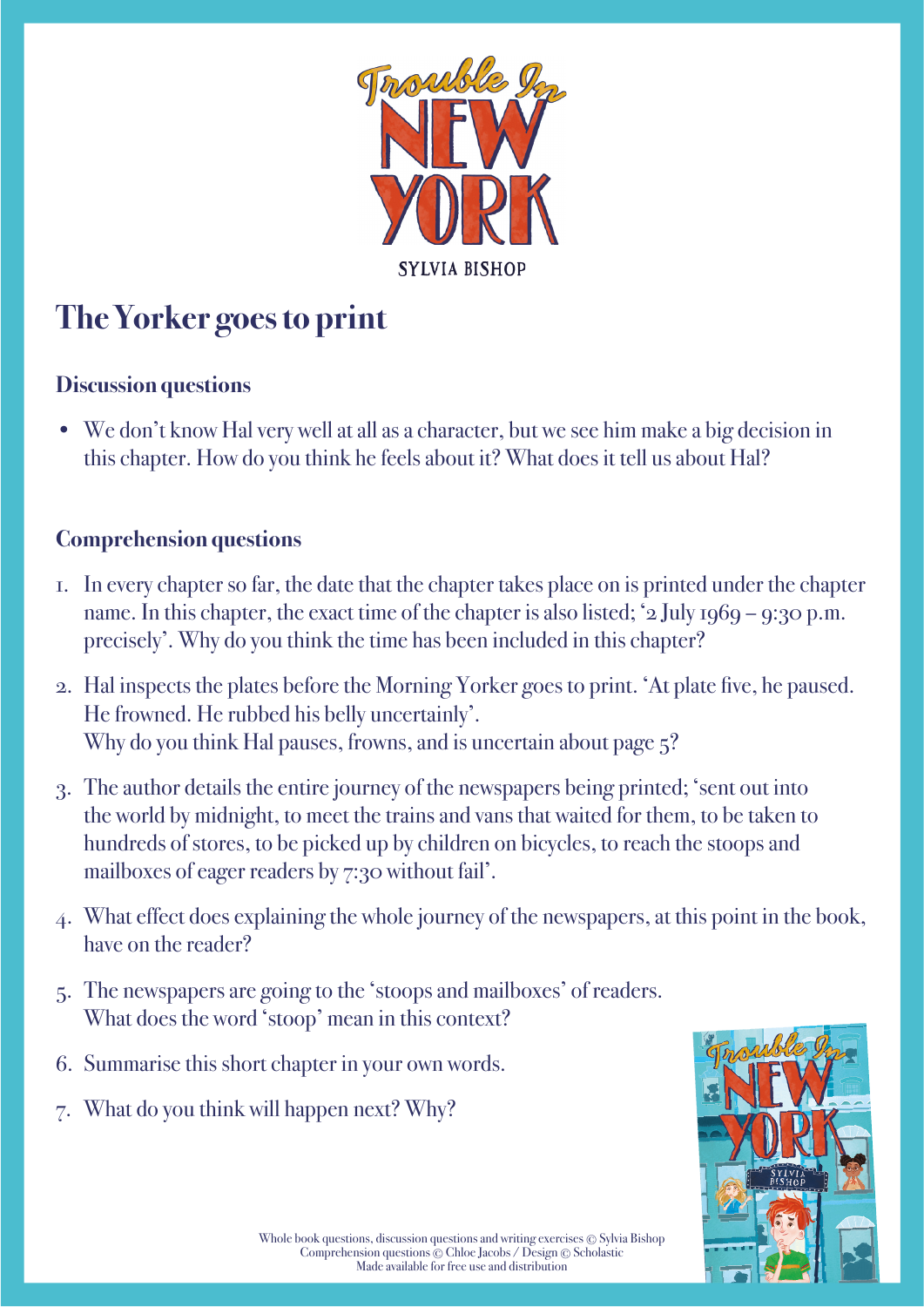

### **In case you were wondering**

#### **Discussion questions**

• We don't know Hal very well at all as a character, but we see him make a big decision in this chapter. How do you think he feels about it? What does it tell us about Hal?

- 1. Vinnie has been 'lurking in Jamie's apartment'. What does the word 'lurking' mean?
- 2. Why has the author chosen to use the word 'lurking' here? How would using another word - like waiting, loitering, or anticipating, for example change the meaning?
- 3. What creature is in the apartment with Vinnie while he 'lurks'?
- 4. How does Vinnie feel when Jamie and his mother have not returned home? How can you tell he feels this way?
- 5. This short chapter ends on a rhetorical question: 'after all, what harm could the boy do in one night?'. What effect does ending the chapter on this rhetorical question have?
- 6. What do you think will happen to Vinnie next? Why?

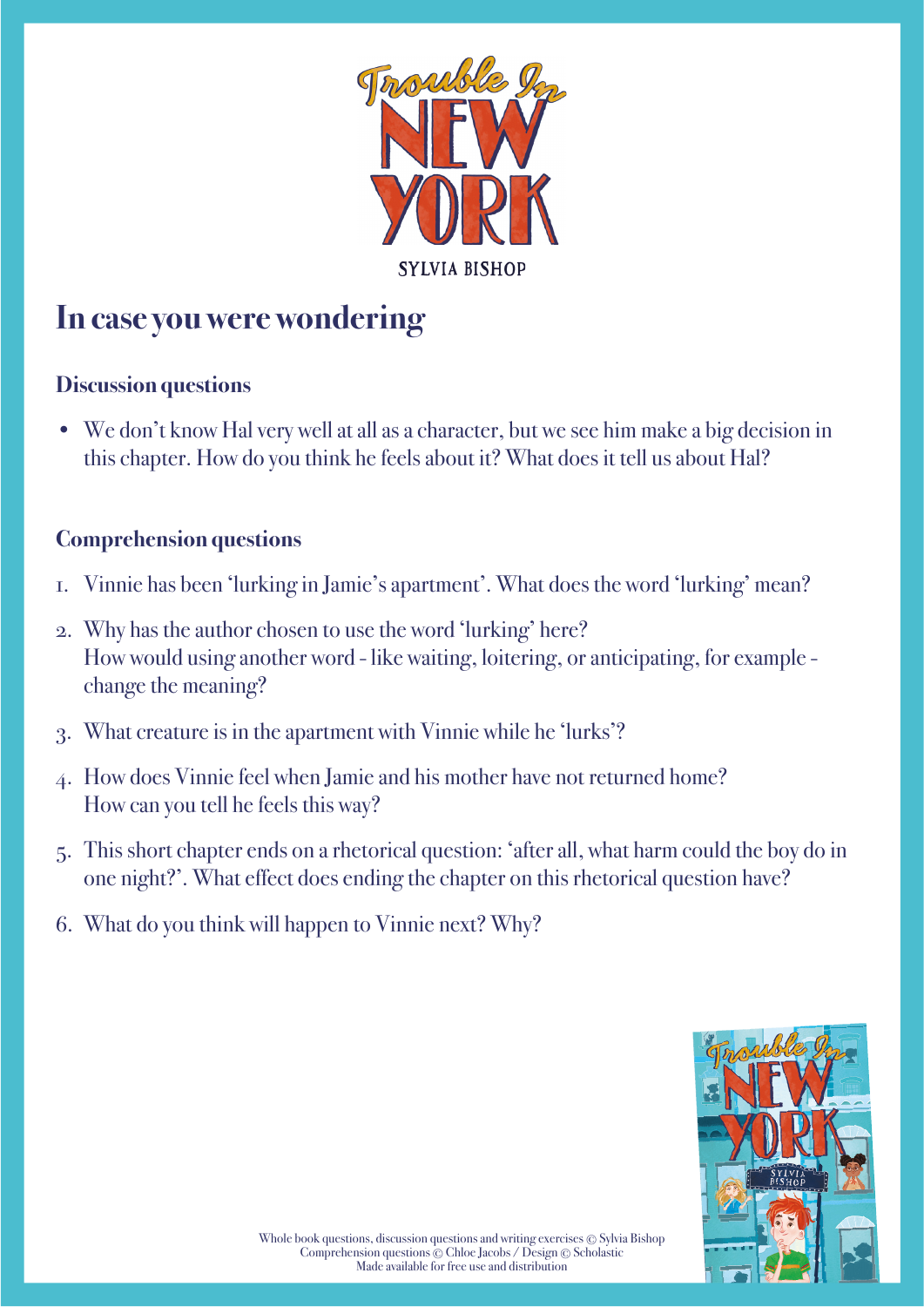

## **Always punctual**

#### **Discussion questions**

• Do you think Jamie's article is good? Why/why not?

- 1. Where do Jamie, Jamie's mom, Rose, and Eve sleep the night before this chapter?
- 2. How does Jamie feel when he wakes up? How can you tell he feels this way?
- 3. After watching the entire mystery unfold, reading about Jamie trying to write the article about it, and reading about the entire plot to sneak the article into the Morning Yorker, the reader gets to read the full article in this chapter. What effect does this build-up have on the reader? How does the reader feel when the article is finally revealed?
- 4. Some of the words in Jamie's article are misspelled and there are some typing errors. Identify two examples of the errors in the article.
- 5. What effect do these errors have on the reader? Why do you think the author has included them?
- 6. Jamie collected the papers for his route and 'whirled' out of Lou's shop. What does the word 'whirled' mean in this context?
- 7. Summarise everything that happens in this short chapter, in your own words.
- 8. At the end of the chapter, Jamie submits his article from the Morning Yorker to the Young Reporter of the Year 1969 competition. Do you think Jamie will win? Why do you think this?

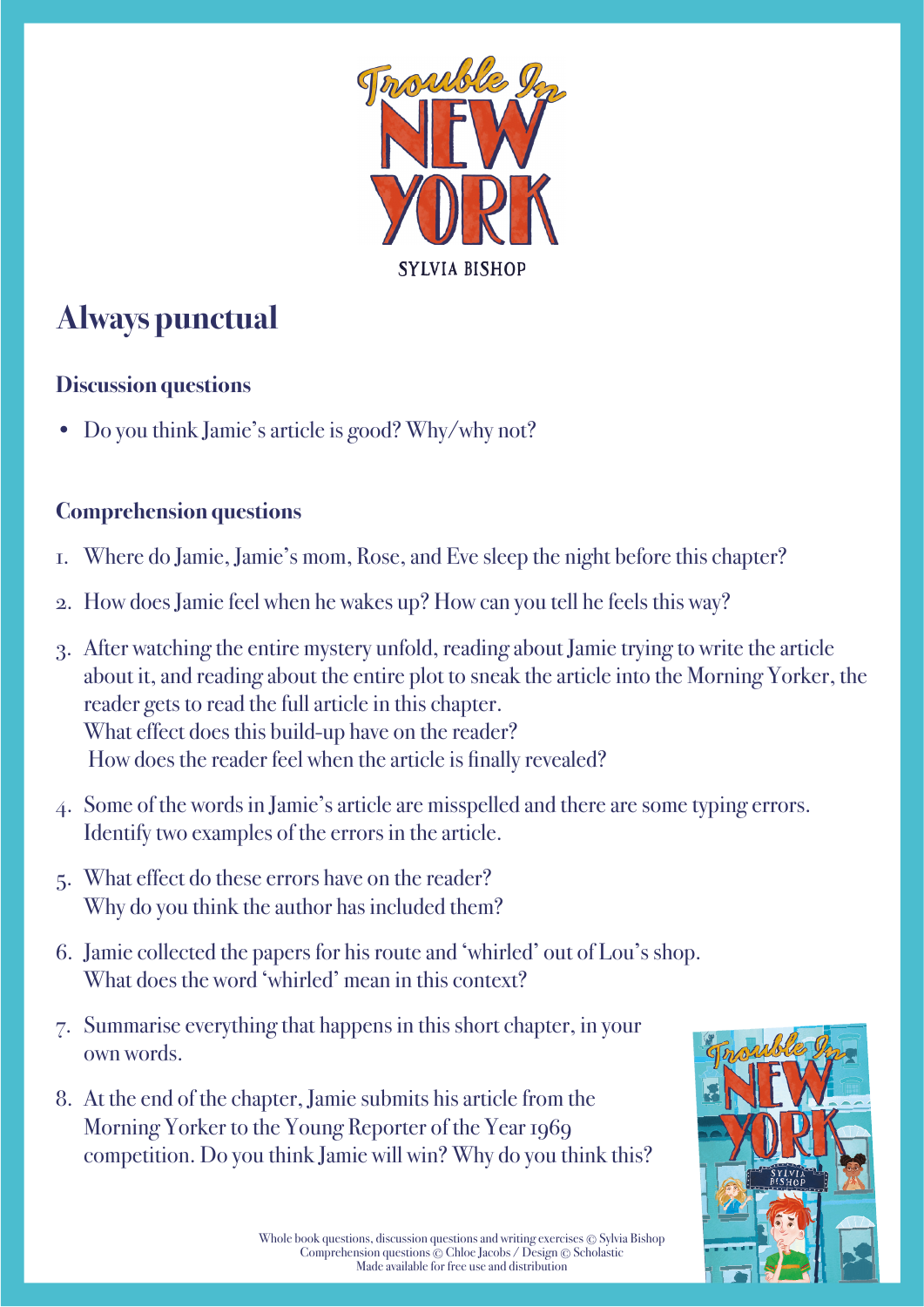

# **Jamie Creeden Reports**

#### **Writing exercise**

Imagine that instead of a newspaper article, Jamie made his case in a persuasive speech. Write this speech. Your aim is to persuade your listeners that Harry Hooper has been inventing crimes for his newspaper.

#### *Tips for planning*

- List the arguments you will make. You can re-read Jamie's newspaper article to remind yourself of the claims and the evidence.
- Think about any reasons people might not believe you. These are counter-arguments. Your speech will be more persuasive if you predict those counter-arguments, and give reasons why they are wrong

- Make sure your separate points are organised clearly in paragraphs, and begin each paragraph by signalling what you will talk about next
- Your aim is to persuade, so you can use strong, emotive language. You might want to use rhetorical questions, and appeal to the reader directly, e.g. "We all know", "I'm sure you'll agree"

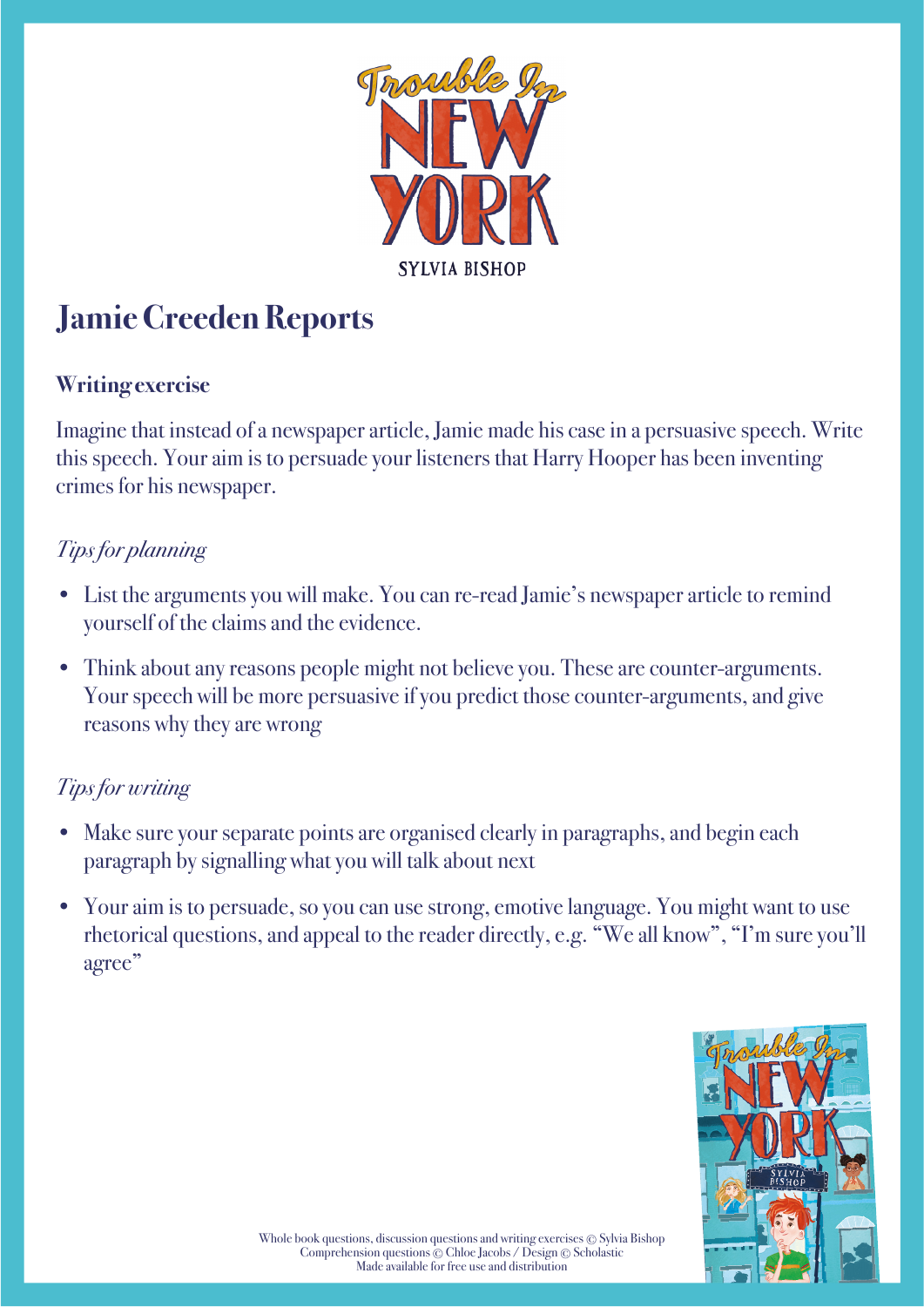

# Page five is a hit!

#### **Discussion questions**

- Eve says Rose is a 'different sort of brave' for caring about other people so much. Do you agree that this is a kind of bravery? Why/why not?
- Jamie still wants to be a reporter, because even though it was sometimes dangerous, it was exciting. Do you relate to this? Why/why not?
- Eve thinks that powerful people want everyone to be 'quiet', 'stupid' and 'selfish'. What do you think about this way of seeing the world – what does she mean, and is she right?

- 1. The author describes what happens after 'word' gets around about page five of the Morning Yorker. What does the word 'word' mean in this context?
- 2. The author also describes people who have read the article as 'agog to read the story by the young reporter who was taking on Harry Hooper himself'. What does the word 'agog' mean?
- 3. When Grandfather Hooper fires Harry Hooper, who does he put in charge of the Morning Yorker?
- 4. How does Joseph Woolf feel about being released from prison? How can you tell he feels this way? Find the words or phrases that tell you how he feels at this point.
- 5. The author describes Rose as 'subdued' and explains that she 'hadn't been herself since the night in the Yorker'. Her mood changes throughout this chapter, though. How does Rose's mood change?

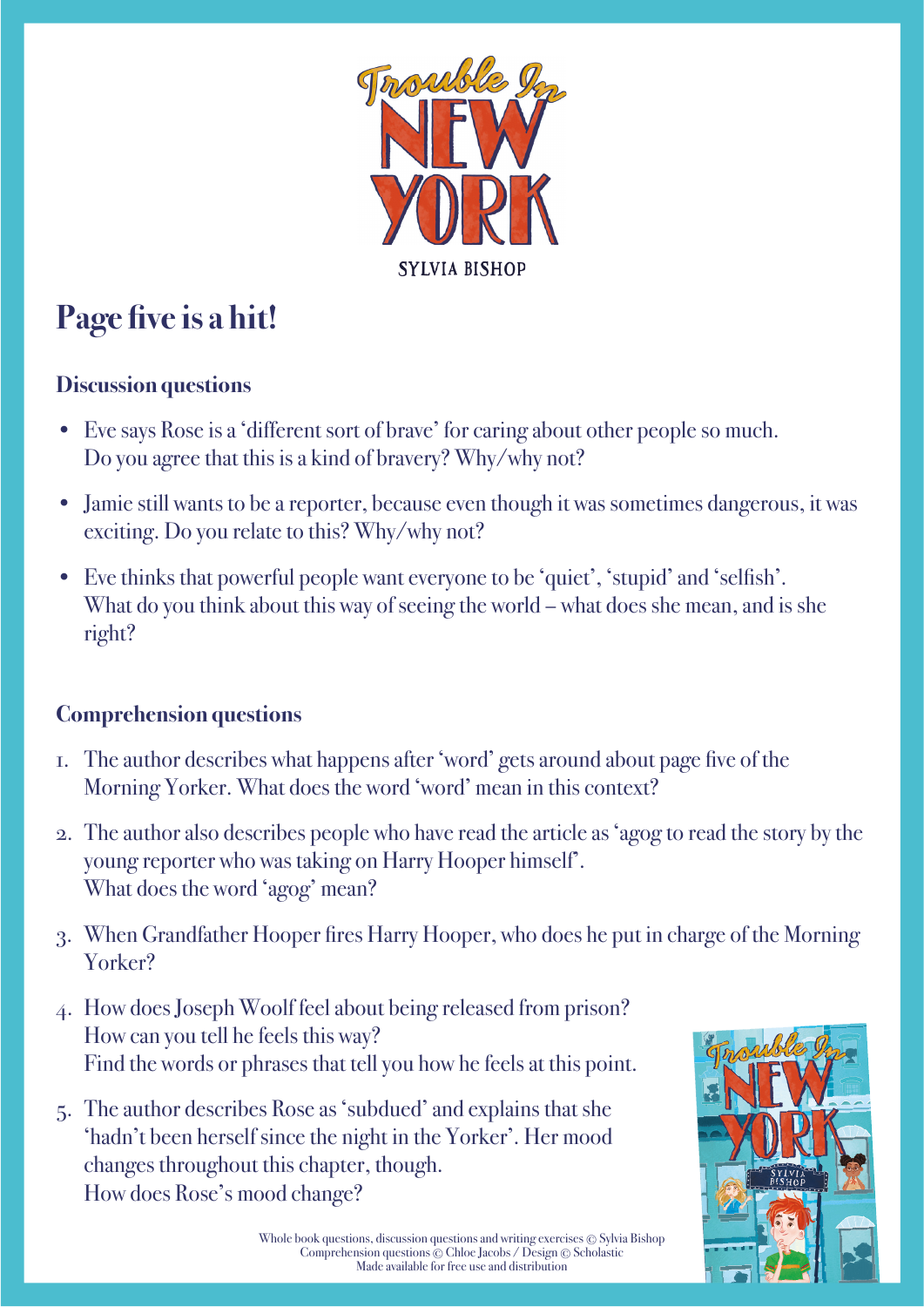

# Page five is a hit!

### **Comprehension questions (cont.)**

6. Rose says something so quietly that Jamie thinks he might have just heard a 'overexuberant ant'.

What does the word 'overexuberant' mean?

- 7. Rose has decided she no longer wants to be a firefighter when she grows up. Summarise the reasons that she no longer wants to do this job in your own words.
- 8. Now that Rose has decided not to be a firefighter, what do you think she might decide to be when she grows up? Why do you think this?
- 9. Who wins the Young Reporter of the Year 1969 competition?
- 10. How do Jamie, Rose, and Eve feel about the result of the Young Reporter of the Year 1969 competition? How can you tell they feel this way?
- 11. Jamie, Rose, and Eve think that adults want them to be quiet because it is easier to ignore things that are wrong in the world. Jamie says that he reckons they are 'going to keep making noise… a lot of really, really, really loud noise'. What do you think this means?

#### **Writing exercise**

Although this story has been told in third person, it has mostly been told from Jamie's point of view. In this chapter, we learn a little from speech about how things have worked out for Eve and Rose. Write a diary entry from their point of view written after the article has printed, reflecting on their experience.

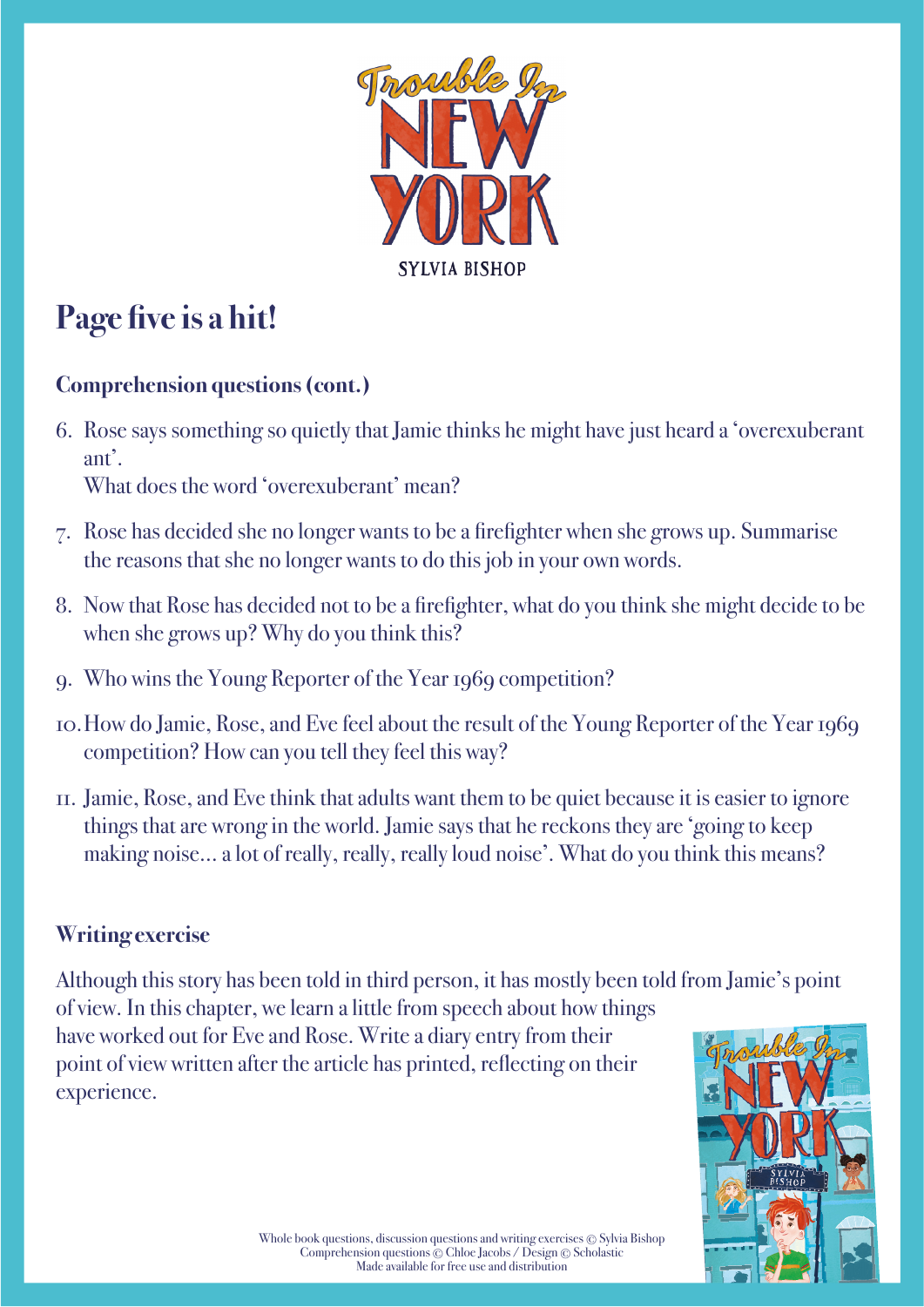

# Page five is a hit!

### **Writing exercise (cont.)**

#### *Tips for planning*

- If you have chosen Eve, re-read the passage beginning 'Grandfather Hooper sacked Harry Hooper'; if Rose, the passage beginning 'Art had been given his job back at the firehouse'. Note down the key things you learn
- Brainstorm what Eve/Rose would think and feel about these things.

Hint: remember to think about what kind of person they are, drawing on the whole book. What would they care about most? *Tips for writing*

- Remember, a diary entry should be in the first person, and the past tense
- To bring your writing alive, think about how Eve and Rose speak. You could look back through the book for help. You are trying to write a diary in their "voice" – can you make it sound different to your voice?